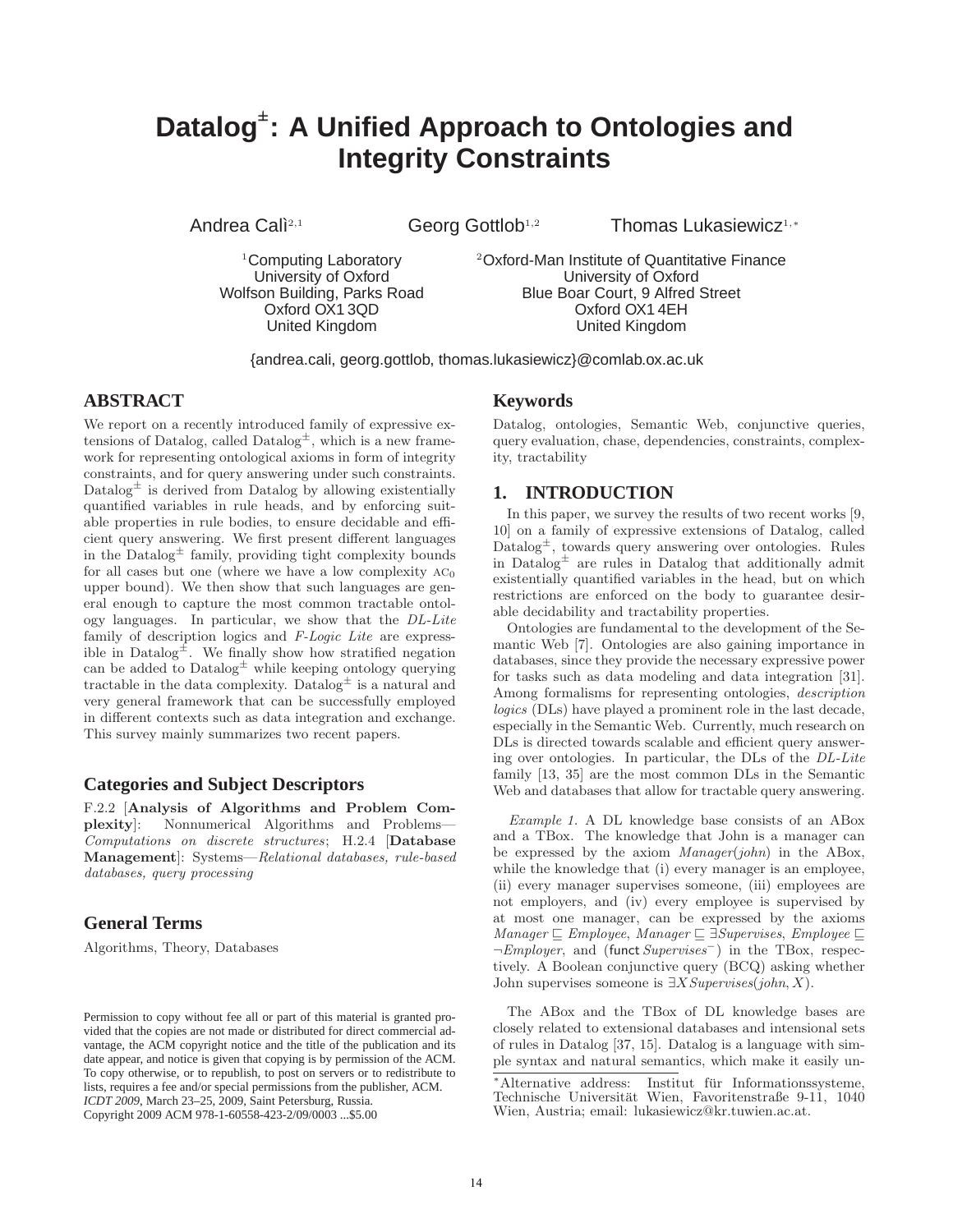Table 1: Summary of complexity results: variable set of TGDs.

| BCQ type                                                                                               | Linear TGDs | Guarded TGDs                                              | Weakly Guarded TGDs  |
|--------------------------------------------------------------------------------------------------------|-------------|-----------------------------------------------------------|----------------------|
| general                                                                                                |             | $\parallel$ PSPACE-complete $\parallel$ 2EXPTIME-complete | 2EXPTIME-complete    |
| bounded width, fixed, and atomic $\parallel$ PSPACE-complete $\parallel$ 2EXPTIME-complete $\parallel$ |             |                                                           | $2$ EXPTIME-complete |

| <b>BCQ</b> type                  | $\parallel$ Linear TGDs $\parallel$ | Guarded TGDs   | Weakly Guarded TGDs |
|----------------------------------|-------------------------------------|----------------|---------------------|
| general                          | NP-complete                         | NP-complete    | EXPTIME-complete    |
| bounded width, fixed, and atomic | in AC <sub>0</sub>                  | PTIME-complete | EXPTIME-complete    |

Table 2: Summary of complexity results: fixed set of TGDs.

derstandable and usable. It has also been successful in many applications such as Web data extraction [25]. Furthermore, there are several optimization techniques for Datalog, which improve its applicability. However, not all ontological statements can be expressed in plain Datalog, as discussed in [34] and illustrated below.

Example 2. The knowledge that every manager is an employee can be expressed in Datalog as

$$
manager(X) \rightarrow employee(X).
$$

However, we cannot express in Datalog that every manager supervises someone, which requires an existential quantification in the head of Datalog rules:

$$
manager(X) \rightarrow \exists Y \, supervises(X, Y).
$$

Such assertions are special tuple-generating dependencies (TGDs), which generalize inclusion dependencies (IDs). Similarly, we cannot express in plain Datalog that employees are not employers, which requires a rule of the form:

$$
employee(X), employer(X) \rightarrow \bot
$$

We also cannot express that every employee is supervised by at most one manager, which requires a rule of the form:

 $supervises(X, Y), supervises(X', Y) \rightarrow X = X'.$ 

Such assertions are special equality-generating dependencies (EGDs), which generalize functional dependencies (FDs).

As the above example shows, an extension of Datalog by TGDs, negative constraints, and EGDs allows to express forms of ontological knowledge beyond plain Datalog. However, the interaction among TGDs and EGDs leads to undecidability of query answering [18, 33, 29, 16, 12]. Interesting subclasses of TGDs and EGDs have been studied in the literature, e.g., in the fundamental work [29]. All these works make use of a technique called chase [16, 6, 29], which amounts to "repairing" violations of TGDs and EGDs starting from a database, until a fixpoint is reached. The chase can be seen as a tableaux technique. One of the main difficulties behind all these approaches is the fact that such a fixpoint may be infinite. Several works in the literature consider classes of TGDs for which the chase terminates and therefore generates a finite instance; for example, the weakly acyclic TGDs, first introduced in [22] and extensively studied in [23].

The  $\text{Database}^{\pm}$  family is an expressive extension of  $\text{Database}$ by integrity constraints as described in the above example towards query answering over ontologies. Datalog<sup>±</sup> deals

with certain TGDs as rules (as well as negative constraints and EGDs) for which the chase does not terminate, but for which query answering is nonetheless decidable in general and tractable in many cases in the data complexity.

Datalog<sup> $\pm$ </sup> is divided into the sublanguages of *guarded*, *lin*ear, and weakly guarded  $\text{Database}^{\pm}$ , which have guarded, linear, and weakly guarded TGDs as rules, respectively:

- Guarded TGDs are characterized by the presence of a guard, i.e., an atom in the body that contains all the (universally quantified) variables in the rule body.
- Weakly guarded TGDs have instead a weak guard, i.e., an atom in the body that contains all the (universally quantified) variables in the body that appear in the socalled affected positions, where a position is identified by the argument of an atom; informally, the affected positions are the only ones where newly invented values can appear during the chase process.
- Linear TGDs have exactly one atom in the body and one in the head; they are the class which is closest to inclusion dependencies among the three, and they correspond to inclusion dependencies with repetition of columns; however, we will show that they (along with negative constraints and certain EGDs) are enough to express the languages of the DL-Lite family.

We characterize the complexity of query answering for all three sublanguages of  $\text{Database}^{\pm}$ . The results are compactly summarized in Tables 1 and 2. In detail, query answering is complete for pspace and 2exptime in the linear and the guarded / weakly guarded case, respectively, for variable sets of TGDs. It is complete for NP and EXPTIME in the linear / guarded and the weakly guarded case, respectively, for fixed sets of TGDs. Finally, query answering is in  $AC<sub>0</sub>$ (which is the complexity of evaluating fixed first-order formulas over a database or finite structure), PTIME-complete, and EXPTIME-complete when the query is of bounded width, fixed, or atomic in the linear, the guarded, and the weakly guarded case, respectively, for fixed sets of TGDs.

We then further enrich  $\text{Database}^{\pm}$  with additional features, which serve to represent ontology languages. In particular, we add negative constraints, which are Horn clauses with a (not necessarily guarded) conjunction of atoms in their body and the truth constant *false*, denoted  $\bot$ , in the head. Negative constraints are easy to handle, and we actually show that their introduction does not increase the complexity of query answering in  $Datalog^{\pm}$ . As a second extension, we add non-conflicting keys, which are special EGDs that do not interact with TGDs, and thus also do not increase the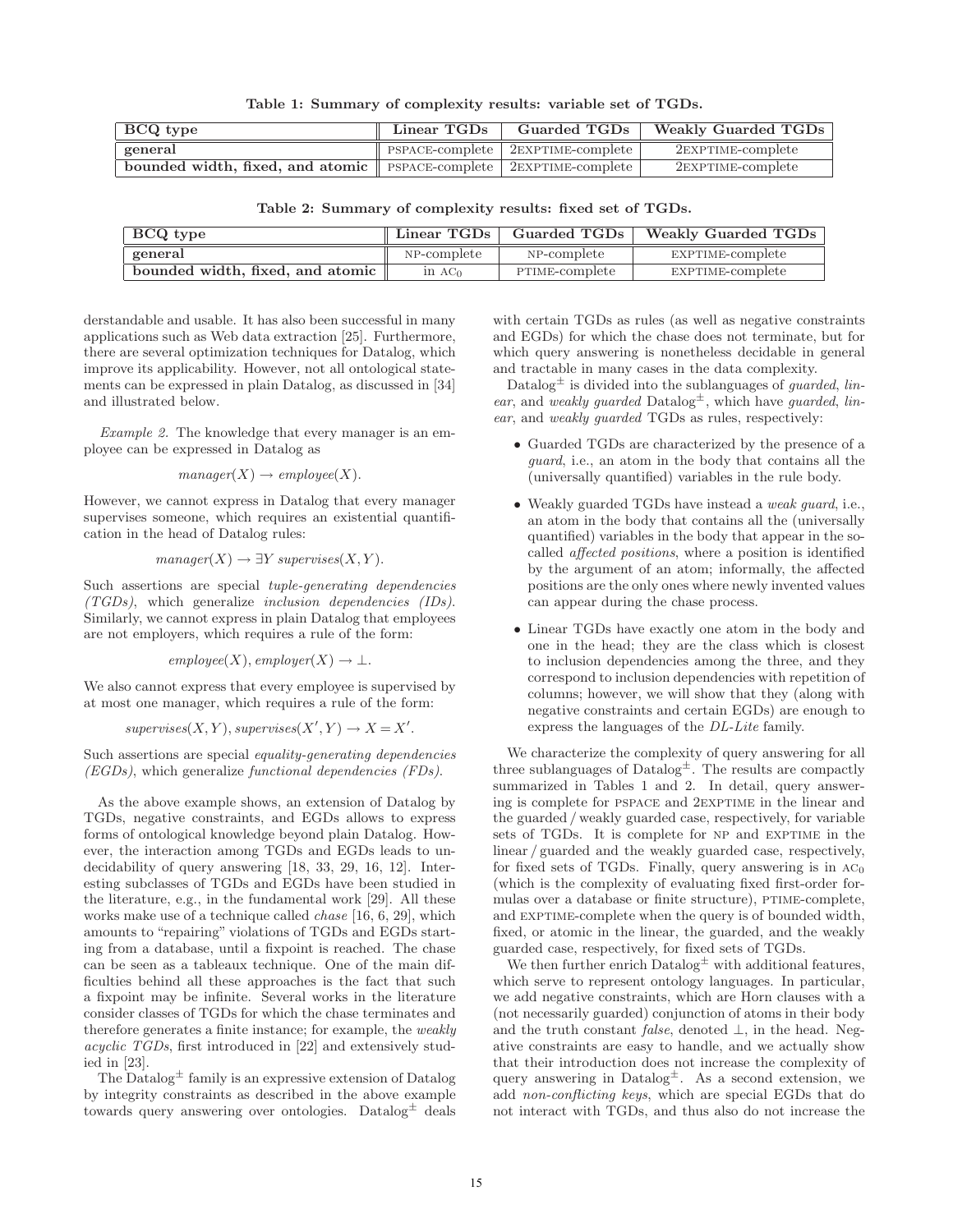complexity of query answering in  $\text{Database}^{\pm}$ . We deal only with keys, since this suffices to capture the most common tractable ontology languages in the literature. The class of non-conflicting keys is a generalization of the one in [12].

We next show that the  $Datalog^{\pm}$  family is able to express the most common tractable ontology languages. More concretely, linear  $Datalog^{\pm}$  with negative constraints and non-conflicting keys, called  $Database$ , can be used for query answering in  $DL\text{-}Lite_A$  in a natural and unified way. Here, Datalog<sub>0</sub><sup> $\pm$ </sup> is strictly more expressive than *DL-Lite<sub>A</sub>*. Furthermore, weakly guarded  $Datalog^{\pm}$  with a single nonconflicting key can be used for query answering in F-Logic Lite ontologies. Other DLs of the *DL-Lite* family [13] (such as  $DL\text{-}Lite_{\mathcal{F}}$  and  $DL\text{-}Lite_{\mathcal{R}}$  can be similarly translated to Datalog<sup> $\pm$ </sup>. Since *DL-Lite*<sub>R</sub> is able to fully capture (the DL fragment of) RDF Schema [8], Datalog  $\pm$  is also able to fully capture (the DL fragment of) RDF Schema. Furthermore, note that the F-Logic formalism [30] is able to offer the metaquerying facility, i.e., the possibility of querying the schema as well as the data, in a homogeneous fashion. This is considered important for service discovery and in information integration in the Semantic Web, for example; however, the facilities for meta-querying have been usually awkward to the user, for example, the SQL system catalogue, or the Java Reflection API. In F-Logic Lite [11], rules are indeed TGDs, and our goal is to generalize the F-Logic Lite framework, and to have the results of [11] as a special case of Datalog<sup> $\pm$ </sup>.

We finally describe an extension of  $\text{Database}^{\pm}$  with stratified negation. We provide a canonical model and a perfect model semantics, and we show that they coincide. We thus provide a natural stratified negation for query answering over ontologies, which has been an open problem to date, since it is in general based on several strata of infinite models. By the results of Section 7, this also provides a natural stratified negation for the DL-Lite family.

### **2. PRELIMINARIES**

In this section, we briefly recall some basics on databases, queries, (tuple- and equality-generating) dependencies, and the chase. We also provide some notions about the treewidth of a graph and of a database instance.

### **2.1 Databases and Queries**

We assume (i) an infinite universe of data constants  $\Delta$ (which constitute the "normal" domain of a database), (ii) an infinite set of (labeled) nulls  $\Delta_N$  (used as "fresh" Skolem terms, which are placeholders for unknown values, and can thus be seen as variables), and (iii) an infinite set of variables  $X$  (used in dependencies and queries). Different constants represent different values (unique name assumption), while different nulls may represent the same value. We assume a lexicographic order on  $\Delta \cup \Delta_N$ , with every symbol in  $\Delta_N$ following all symbols in  $\Delta$ . We denote by **X** sequences of variables  $X_1, \ldots, X_k$  with  $k \geqslant 0$ .

A relational schema R is a finite set of relation names (or predicates). A position  $p[i]$  identifies the *i*-th argument of a predicate p. A term t is a constant, null, or variable. An atomic formula (or atom) **a** has the form  $p(t_1, \ldots, t_n)$ , where p is an n-ary predicate, and  $t_1, \ldots, t_n$  are terms. We denote by  $dom(\mathbf{a})$ ,  $pred(\mathbf{a})$ , and  $vars(\mathbf{a})$  the sets of all arguments, the predicate symbol, and the set of all variables of an atom a, respectively. This notation naturally extends to sets of atoms. Conjunctions of atoms are often identified with the sets of their atoms.

A database *(instance)* D for  $\mathcal R$  is a (possibly infinite) set of atoms with predicates from  $R$  and arguments from  $\Delta \cup \Delta_N$ . Such D is ground iff it contains only atoms with arguments from  $\Delta$ . A *conjunctive query* (CQ) over R has the form  $q(X) = \exists Y \Phi(X, Y)$ , where  $\Phi(X, Y)$  is a conjunction of atoms having as arguments variables  $X$  and  $Y$  and constants (but no nulls). A *Boolean CQ (BCQ)* over  $\mathcal{R}$  is a CQ having head predicate q of arity 0 (i.e., no variables in  $X$ ). BCQs are often identified with the sets of their atoms. Answers to CQs and BCQs are defined via homomorphisms, which are mappings  $\mu: \Delta \cup \Delta_N \cup \mathcal{X} \to \Delta \cup \Delta_N \cup \mathcal{X}$  such that (i)  $c \in \Delta$  implies  $\mu(c) = c$ , (ii)  $c \in \Delta_N$  implies  $\mu(c) \in \Delta \cup \Delta_N$ , and (iii)  $\mu$  is naturally extended to atoms, sets of atoms, and conjunctions of atoms. The set of all answers to a CQ  $Q(X) = \exists Y \Phi(X, Y)$  over a database D, denoted  $Q(D)$ , is the set of all tuples t over  $\Delta$  for which there exists a homomorphism  $\mu: \mathbf{X} \cup \mathbf{Y} \to \Delta \cup \Delta_N$  such that  $\mu(\Phi(\mathbf{X}, \mathbf{Y})) \subseteq D$ and  $\mu(\mathbf{X}) = \mathbf{t}$ . The answer to a BCQ Q over D is Yes, denoted  $D \models Q$ , iff  $Q(D) \neq \emptyset$ .

### **2.2 Dependencies**

Given a relational schema  $\mathcal{R}$ , a *tuple-generating depen*dency (or  $TGD$ )  $\sigma$  is a first-order formula of the form  $\forall X \forall Y \Phi(X, Y) \rightarrow \exists Z \Psi(X, Z)$ , where  $\Phi(X, Y)$  and  $\Psi(X, Y)$  $\mathbf{Z}$ ) are conjunctions of atoms over  $\mathcal{R}$ , called the body and the head of  $\sigma$ , respectively. Such  $\sigma$  is satisfied in a database D for  $R$  iff, whenever there exists a homomorphism  $h$  such that  $h(\Phi(\mathbf{X}, \mathbf{Y})) \subseteq D$ , there exists an extension h' of h such that  $h'(\Psi(\mathbf{X}, \mathbf{Y})) \subseteq D.$ 

The notion of query answering under TGDs is defined as follows. For a set of TGDs  $\Sigma$  on  $\mathcal{R}$ , and a database D for R, the set of models of D given  $\Sigma$ , denoted  $\textit{mods}(\Sigma, D)$ , is the set of all databases B such that  $B \models D \cup \Sigma$ . The set of answers to a CQ Q on D given  $\Sigma$ , denoted ans $(Q, \Sigma, D)$ , is the set of all tuples **a** such that  $a \in Q(B)$  for all  $B \in$  $mods(\Sigma, D)$ . The answer to a BCQ Q over D given  $\Sigma$  is *Yes*, denoted  $D \cup \Sigma \models Q$ , iff  $ans(Q, \Sigma, D) \neq \emptyset$ .

We recall that the two problems of CQ and BCQ evaluation under TGDs are logspace-equivalent [17, 29, 23, 21]. Moreover, it is easy to see that the query output tuple (QOT) problem (as a decision version of CQ evaluation) and  $BCQ$  evaluation are  $AC_0$ -reducible to each other. Henceforth, we thus focus only on the BCQ evaluation problem. All complexity results carry over to the other problems. We also recall that query answering under TGDs is equivalent to query answering under TGDs with only singleton atoms in their heads [9]. This is shown by means of a transformation from general TGDs to TGDs with single-atom heads [9]. Moreover, the transformation preserves the properties of the classes of TGDs that we are going to consider in the rest of the paper (weakly-guarded, guarded, and linear TGDs). Therefore, all our results carry over to TGDs with multiple atoms in the head. In the sequel, we thus always assume w.l.o.g. that every TGD has a singleton atom in its head.

An equality-generating dependency (or  $EGD$ )  $\sigma$  is a firstorder formula of the form  $\forall \mathbf{X} \ \Phi(\mathbf{X}) \to X_i = X_i$ , where  $\Phi(\mathbf{X})$ , called the body of  $\sigma$ , is a conjunction of atoms, and  $X_i$  and  $X_j$ are variables from **X**. We call  $X_i = X_j$  the head of  $\sigma$ . Such  $\sigma$ is satisfied in a database  $D$  for  $R$  iff, whenever there exists a homomorphism h such that  $h(\Phi(\mathbf{X}, \mathbf{Y})) \subseteq D$ , it holds that  $h(X_i) = h(X_i)$ .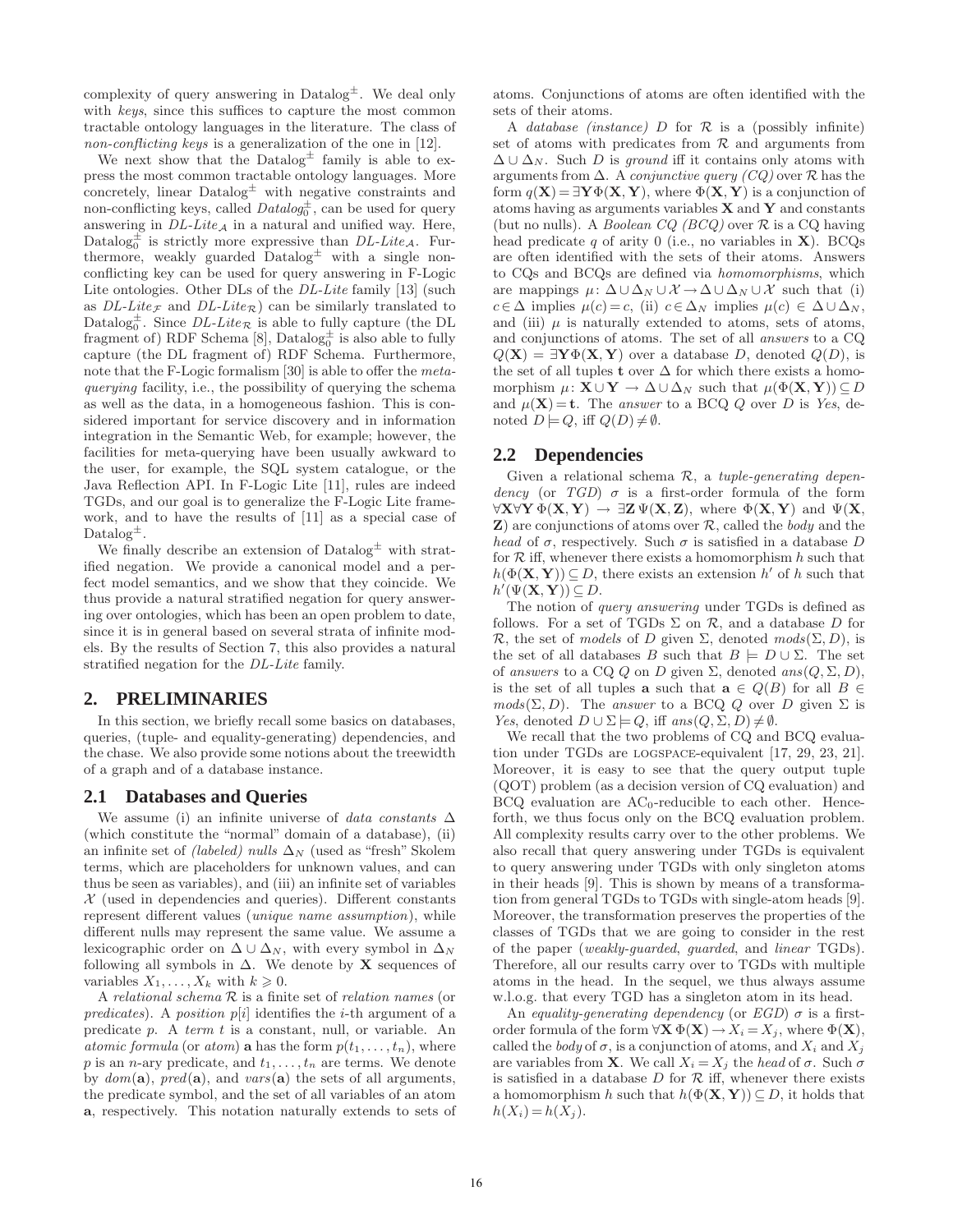The body (resp., head) of a TGD or EGD  $\sigma$  is denoted by  $body(\sigma)$  (resp.,  $head(\sigma)$ ). We usually omit the universal quantifiers in TGDs and EGDs, and all sets of TGDs and EGDs are finite here.

# **2.3 The Chase**

The chase was introduced to enable checking implication of dependencies [32], and later also for checking query containment [29]. It is a procedure for repairing a database relative to a set of dependencies, so that the result of the chase satisfies the dependencies. By "chase", we refer both to the chase procedure and to its output. The chase works on a database through so-called TGD and EGD chase rules. The TGD chase rule comes in two flavors: oblivious and restricted, where the restricted one repairs TGDs only when they are not satisfied. We focus on the oblivious one, since it makes proofs technically simpler. The (oblivious) TGD chase rule defined below is the building block of the chase.

TGD CHASE RULE. Consider a database  $D$  for a relational schema  $\mathcal{R}$ , and a TGD  $\sigma$  on  $\mathcal{R}$  of the form  $\Phi(\mathbf{X}, \mathbf{Y}) \rightarrow \exists \mathbf{Z} \Psi(\mathbf{X}, \mathbf{Z})$ . Then,  $\sigma$  is applicable to D if there exists a homomorphism h such that  $h(\Phi(\mathbf{X}, \mathbf{Y})) \subseteq D$ . Let  $\sigma$ be applicable, and  $h_1$  be a homomorphism that extends h as follows: for each  $X_i \in \mathbf{X}$ ,  $h_1(X_i) = h(X_i)$ ; for each  $Z_i \in \mathbf{Z}$ ,  $h_1(Z_i) = z_i$ , where  $z_i$  is a "fresh" null, i.e.,  $z_i \in \Delta_N$ ,  $z_i$  does not occur in  $D$ , and  $z_i$  lexicographically follows all other nulls already introduced. The application of  $\sigma$  adds to D the atom  $h_1(\Psi(\mathbf{X}, \mathbf{Z}))$  if not already in D.

The notion of the (derivation) level of an atom in a TGD chase is defined as follows. Let  $D$  be the *initial* database from which the chase is constructed. Then: (1) The atoms in D have level 0. (2) Let a TGD  $\Phi(\mathbf{X}, \mathbf{Y}) \to \exists \mathbf{Z} \Psi(\mathbf{X}, \mathbf{Z})$ be applied at some point in the construction of the chase, and let  $h$  and  $h_1$  be as in the TGD chase rule. If the atom with highest level among those in  $h_1(\Phi(\mathbf{X}, \mathbf{Y}))$  has level k, then the added atom  $h_1(\Psi(\mathbf{X}, \mathbf{Z}))$  has level  $k + 1$ .

Given a set of TGDs  $\Sigma$  and a database D, the chase algorithm for  $\Sigma$  and  $D$  consists of an exhaustive application of the TGD chase rule in a breadth-first (level-saturating) fashion, which leads as result to a (possibly infinite) chase for  $\Sigma$  and D. Formally, the *chase* of D relative to  $\Sigma$ , denoted  $chase(\Sigma, D)$ , is the database built by an iterative application of the TGD chase rule as follows: let  $I_1, \ldots, I_k$  be all possible images of bodies of  $TGDs$  in  $\Sigma$  relative to some homomorphism, and  $a_i$  be the atom with highest level in  $I_i$ ; let M be such that level( $\mathbf{a}_M$ ) = min<sub>1≤i≤k</sub>{level( $\mathbf{a}_i$ )}: among the possible applications of TGDs, choose the lexicographically first among those that utilize a homomorphism from the body of a TGD to  $I_M$ . For brevity, the application of the chase rule with a TGD  $\sigma$  on a database D is called application of  $\sigma$  on D. The chase of level up to  $k \geqslant 0$  for  $\Sigma$  and D, denoted  $chase^k(\Sigma, D)$ , is the set of all atoms in  $chase(\Sigma, D)$ of level at most k.

Example 3. Consider the two TGDs

$$
\sigma_1: \qquad r(X,Y), r(Z,X) \rightarrow \exists W s(W,Z,X) \n\sigma_2: \quad r(X,Y), s(Z,X,Y) \rightarrow \exists W r(W,X)
$$

and the database D consisting of the two atoms  $r(a, b)$  and  $s(c, a, b)$ . Then, in the construction of  $chase({\lbrace \sigma_1, \sigma_2 \rbrace}, D)$ , we apply first the TGD  $\sigma_2$  on  $r(a, b)$  and  $s(c, a, b)$ , adding  $r(z_1, a)$  (where  $z_1$  is a new null), and we apply then  $\sigma_1$  on  $r(a, b)$  and  $r(z_1, a)$ , adding  $s(z_2, z_1, a)$  (where  $z_2$  is a new null).

The (possibly infinite) chase relative to a set of TGDs is a universal model, i.e., for every  $B \in \text{mods}(\Sigma, D)$ , there exists a homomorphism that maps  $chase(\Sigma, D)$  onto B [21, 9].

EGD CHASE RULE. Consider a database D for a relational schema  $\mathcal{R}$ , and an EGD  $\sigma$  on  $\mathcal{R}$  of the form  $\Phi(\mathbf{X}) \to X_i = X_j$ . Such an EGD  $\sigma$  is applicable to D iff there exists a homomorphism  $\eta: \Phi(\mathbf{X}) \to D$  such that  $\eta(X_i)$ and  $\eta(X_i)$  are different and not both constants. If  $\eta(X_i)$ and  $\eta(X_i)$  are different constants, then there is a hard violation of  $\sigma$ , and the chase fails. Otherwise, the result of the application of  $\sigma$  to D is the database  $h(D)$  obtained from D by replacing every occurrence of a non-constant element  $e \in {\eta(X_i), \eta(X_j)}$  in D by the other element  $e'$  (if e and e ′ are both nulls, then e precedes e ′ in the lexicographic order).

The *chase* of a database  $D$ , in the presence of two sets  $\Sigma_T$  and  $\Sigma_E$  of TGDs and EGDs, respectively, denoted  $chase(\Sigma_T \cup \Sigma_E, D)$ , is computed by iteratively applying (1) a single TGD once, according to the order specified above, and (2) the EGDs, as long as they are applicable (i.e., until a fixpoint is reached).

### **2.4 Treewidth**

We now come to the notions of treewidth, tree decomposition, and bounded-treewidth model property (see, e.g., [24]).

Consider a graph  $G = (V, E)$ ; a tree decomposition of G consists of a tree  $T = (N, A)$  and a labeling function  $\lambda$ :  $N \to 2^V$  with the following properties: (i) for every  $v \in V$ , there exists  $n \in N$  such that  $v \in \lambda(N)$ ; (ii) for every arc  $(v_1, v_2) \in E$ , there exists  $n \in N$  such that  $\{v_1, v_2\} \subseteq \lambda(n);$ (ii) for every  $v \in V$ , the set  $\{n \in N \mid v \in \lambda(n)\}\)$  induces a (connected) subtree in T.

The Gaifman graph of a database D (or of any set of atoms) is a nondirected graph defined as follows: (1) the nodes are the symbols in  $dom(D)$  (in general, constants in  $\Delta$  and nulls in  $\Delta_N$ ); (ii) there exists an arc (c<sub>1</sub>, c<sub>2</sub>) between  $c_1$  and  $c_2$  if there exist some atom in D that has both  $c_1$  and  $c_2$  as arguments.

The *width* of a tree decomposition  $(T, \lambda)$ , with  $T =$  $(N, A)$ , of graph  $G = (V, E)$  is the integer  $\max_{n \in N} |\lambda(n)|$ . The treewidth of a graph  $G = (V, E)$ , denoted  $tw(G)$ , is the minimum width among all tree decompositions. Given a relational instance  $D$  (or any set of atoms), its treewidth  $tw(D)$  is defined as the treewidth of its Gaifman graph.

A class  $C$  of formulas has the *bounded treewidth model* property if for each  $\phi \in \mathcal{C}$ , whenever  $\phi$  is satisfiable, then it is possible to compute a number  $f(\phi)$  such that  $\phi$  has a model of treewidth at most  $f(\phi)$ .

# **3. GUARDED DATALOG**<sup>±</sup>

Query answering under general TGDs is undecidable [5], even when the schema and the TGDs are fixed [9]. In this section, we discuss guarded TGDs, also called guarded  $Database^{\pm}$ , as a special class of TGDs relative to which query answering is decidable in the general case and even tractable in the data complexity. Queries relative to such TGDs can be evaluated on a finite part of the chase, which is of constant size when the query and the TGDs are fixed.

A TGD  $\sigma$  is *guarded* iff it contains an atom in its body that contains all universally quantified variables of  $\sigma$ . The leftmost such atom is the *guard atom* (or *guard*) of  $\sigma$ . The non-guard atoms in the body of  $\sigma$  are the side atoms of  $\sigma$ .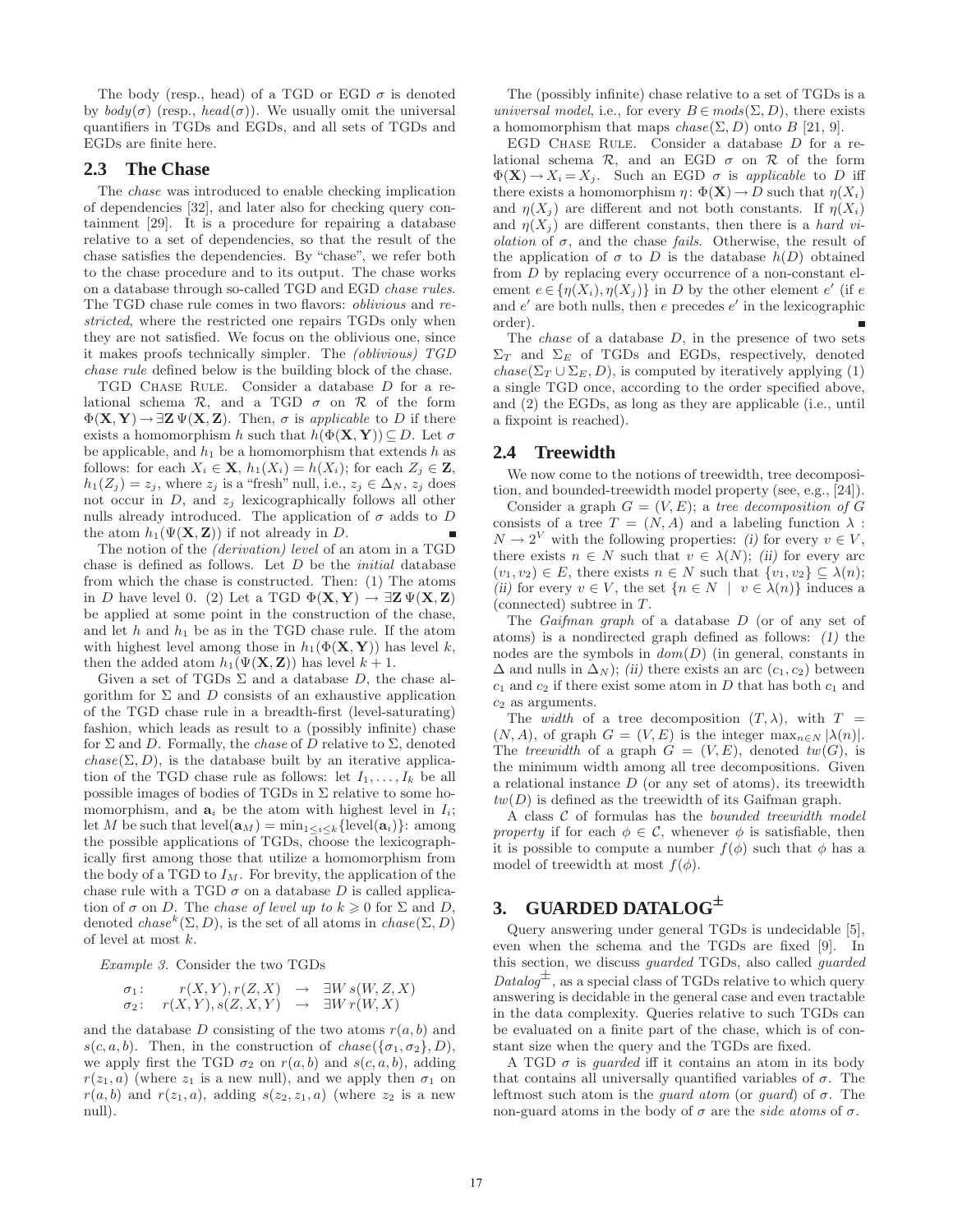Example 4. The TGD  $r(X, Y), s(Y, X, Z) \rightarrow \exists W s(Z, X, Z)$ W) is guarded (via the guard  $s(Y, X, Z)$ ), while the TGD  $r(X, Y), r(Y, Z) \rightarrow r(X, Z)$  is not guarded.

Note that sets of guarded TGDs (with single-atom heads) are theories in the guarded fragment of first-order logic [2]. Guardedness is a truly fundamental class ensuring decidability. As the following theorem shows, adding a single unguarded Datalog rule to a guarded  $\text{Database}^{\pm}$  program may destroy decidability. The proof of this theorem in [9] hinges on the fact that with appropriate input facts  $D$ , using a fixed set of TGDs comprising guarded TGDs and a single unguarded TGD, it is possible to force an infinite grid to appear in  $chase(\Sigma_u, D)$ . By a further set of guarded rules, one can then easily simulate the behavior of a deterministic Turing machine  $(TM)$  M with an empty input tape. This is done by using the infinite grid, where the  $i$ -th horizontal line of the grid represents the tape content at instant i. For details see [9].

**Theorem 1 [9]** There is a fixed set of TGDs  $\Sigma_u$  such that all TGDs but one of  $\Sigma_u$  are guarded, such that for instances  $D$  for a schema  $R$  and atomic queries  $Q$ , determining whether  $D \cup \Sigma_u \models Q$ , or, equivalently, whether  $Q \in \text{chase}(\Sigma_u, D)$ , is undecidable.

In the following two subsections, we report on the combined complexity and on the data complexity of query answering with guarded  $\text{Database}^{\pm}$ , respectively.

# **3.1 Combined Complexity**

The next theorem establishes combined complexity results for conjunctive query evaluation under guarded  $\text{Database}^{\pm}$ .

**Theorem 2** [9] Let  $\Sigma$  be a quarded Datalog<sup> $\pm$ </sup> program (i.e., a set of guarded TGDs) over a schema R, and let D be an instance for R. Let, moreover, w denote the maximum arity of any predicate appearing in  $\mathcal{R}$ , and let  $|\mathcal{R}|$  denote the total number of predicate symbols. Then:

- (1) If  $Q$  is an atomic query, then checking whether  $D \cup \Sigma$   $\models$  Q is PTIME-complete in case both w and  $|\mathcal{R}|$  are bounded, and remains PTIME-complete even in case  $\Sigma$  is fixed<sup>\*</sup>. This problem is EXPTIME-complete if w is bounded and 2exptime-complete in general. It remains  $2$ EXPTIME-complete even when  $|\mathcal{R}|$  is bounded. (2) If Q is a general conjunctive query, checking whether  $D \cup \Sigma \models Q$  is NP-complete in case both w and  $|R|$  are bounded, and thus also in case of a fixed set  $Σ.$  Checking whether  $D ∪ Σ |= Q$  is EXPTIME-complete if  $w$  is bounded and  $2$ EXPTIME-complete in general. It remains  $2$ EXPTIME-complete even when  $|\mathcal{R}|$  is bounded. (3) Query containment under guarded TGDs is np-
- complete if both w and  $|\mathcal{R}|$  are bounded, and even in case the set of quarded  $TGDs \Sigma$  is fixed.
- (4) Query containment under guarded TGDs is EXPTIME-complete if  $w$  is bounded and 2EXPTIME $complete\,$  in general. It remains  $2$ EXPTIME-complete even when  $|R|$  is bounded.

For unguarded  $\text{Database}^{\pm}$ , and, in particular, for plain Datalog, even when we fix both, the width  $w$  and the number of predicates  $|\mathcal{R}|$  that are allowed to occur in a program, we can still formulate an infinity of mutually non-equivalent programs. In contrast to this, it is not hard to see that in case both w and  $|\mathcal{R}|$  are bounded, there are – up to isomorphism – only constantly many guarded  $\text{Database}^{\pm}$  programs. It is thus not very astonishing that conjunctive query answering on the basis of such drastically limited programs is not harder than the standard task of evaluating a query over an extensional database. The EXPTIME and 2EXPTIME upper bounds of Theorem 2 can be established via alternating computations in a similar way as those for the more general weakly guarded  $\text{Database}^{\pm}$  programs, which will be dealt with in Section 5. The EXPTIME-hardness results of the above theorem are achieved via simulations of an alternating pspace Turing machine, and an alternating expspace Turing machine, respectively. Simulating an alternating pspace Turing machine is not difficult. The (polynomially many) rules that simulate such a machine can contain explicit symbols for each of the polynomially many worktape cell positions. Simulating an expspace Turing machine via guarded rules is much harder. Here the problem is that to this aim we can can no longer explicitly address each worktape cell  $i$ , or each pair of cells  $i, j$ , given that there is now an exponential number of worktape cells. The idea is thus to encode tape cell indexes as vectors of variables  $(v_1, \ldots, v_k)$  where the value of each  $v_i$  ranges over 0 and 1. We can then define a successor relation  $succ(v_1, \ldots, v_k, w_1, \ldots, w_k)$  with a polynomial number of Datalog rules. However, there is a further difficulty. We now have two different types of variables, the  $v_i, w_j$  variables representing the bits in the above-described bit vectors, and other variables say,  $x, y, z$ , for denoting configurations. A major difficulty is to ensure that we do not violate guardedness, when using both types of variables in a rule body. In our proof in the full version of [10], we employ sophisticated tricks in order to achieve this.

The next result, which tightens parts of Theorem 2, shows that the above EXPTIME and 2EXPTIME-completeness results hold even in case of a fixed input database.

**Theorem 3** [9] Let  $\Sigma$  be a guarded Datalog<sup> $\pm$ </sup> program over a schema R. Let w denote the maximum arity of any predicate appearing in  $\mathcal{R}$ , and let  $|\mathcal{R}|$  denote the total number of predicate symbols. Then, for fixed databases D and for both fixed atomic and variable queries Q, checking whether  $chase(\Sigma, D) \models Q$  is EXPTIME-complete if w is bounded, and 2EXPTIME-complete in general. This problem remains 2EXPTIME-complete even when  $|\mathcal{R}|$  is bounded.

From the above  $2$ EXPTIME-completeness result, it follows that the satisfiability problem for very simple guarded theories is already at the same complexity level as decidability for the entire guarded fragment GFO of first order logic, for which Grädel [27] has shown 2EXPTIME-completeness. In fact, atomic queries and their (universally quantified) negation are guarded. If  $\Sigma$  is a guarded Datalog<sup> $\pm$ </sup> program, i.e., a set of guarded TGDs with single right hand sides, and Q an (existentially quantified) atomic Boolean conjunctive query, then  $D \wedge \Sigma \wedge \neg Q$  is a guarded FO theory of a particularly simple form. It is clear that  $chase(\Sigma, D) \models Q$  iff  $D \cup \Sigma = Q$  iff  $D \wedge \Sigma \wedge \neg Q$  is satisfiable. It is quite astonishing that the satisfiability of theories in such simple disjunction-free subfragments of GFO is as hard to decide as deciding whether an arbitrary GFO theory is satisfiable.

<sup>∗</sup>This is just a mild extension of the data complexity case presented in Section 3.2, where also Q is fixed.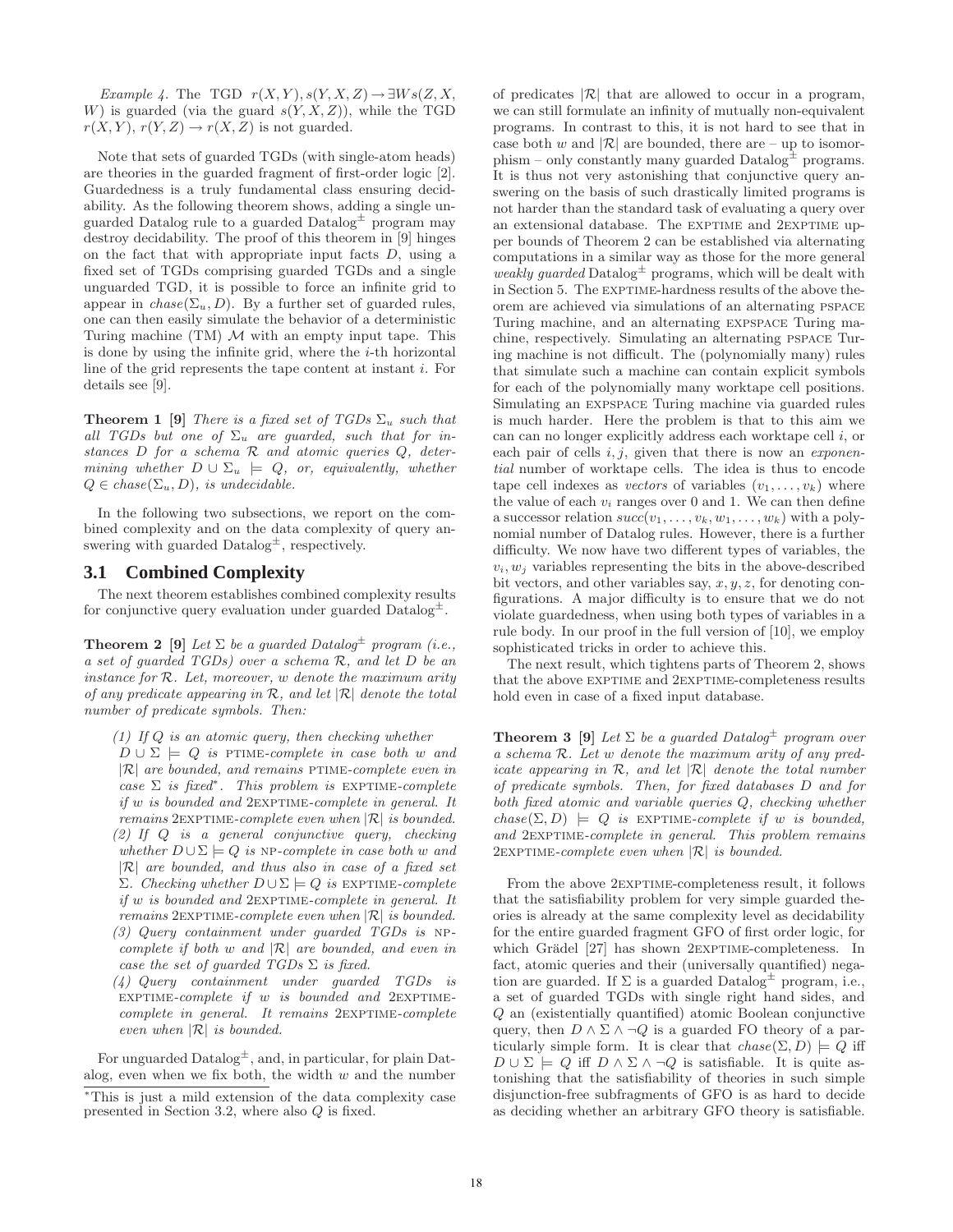On the other hand, it is less surprising that deciding the satisfiability of guarded  $\Pi_2$ -theories, i.e., guarded universalexistential first-order theories, is 2EXPTIME hard. In fact, Grädel [27] has shown a  $\Pi_2$  normal form for satisfiability in the guarded fragment. Note, however, that this normal form is not disjunction-free.

### **3.2 Data Complexity**

We next focus on the data complexity of evaluating BCQs relative to guarded TGDs, which turns out to be polynomial in general and linear in the case of atomic queries. In the sequel, let  $R$  be a relational schema, D be a database for  $R$ , and  $\Sigma$  be a set of guarded TGDs on  $\mathcal{R}$ . We first give some preliminary definitions.

The *chase graph* for  $\Sigma$  and  $D$  is the directed graph consisting of  $chase(\Sigma, D)$  as the set of nodes and having an arrow from a to b iff b is obtained from a and possibly other atoms by a one-step application of a TGD  $\sigma \in \Sigma$ . Here, we mark **a** as *quard* iff **a** is the guard of  $\sigma$ . The *quarded chase forest* for  $\Sigma$  and  $D$  is the restriction of the chase graph for  $\Sigma$  and D to all atoms marked as guards and their children. The subtree of an atom  $a$  in this forest, denoted subtree( $a$ ), is the restriction of the forest to all successors of  $a$ . The type of an atom  $\mathbf{a}$ , denoted type $(\mathbf{a})$ , is the set of all atoms **b** in  $chase(\Sigma, D)$  that have only constants and nulls from **a** as arguments. Informally, the type of a is the set of all atoms that determine the subtree of a in the guarded chase forest.

Example 5. Consider the two TGDs

$$
\sigma_1: \quad r_1(X,Y), r_2(Y) \quad \to \quad \exists Z \, r_1(Z,X),
$$
  

$$
\sigma_2: \quad r_1(X,Y) \quad \to \quad r_2(X),
$$

applied on an instance  $D = \{r_1(a, b), r_2(b)\}\.$  The first part of the (infinite) guarded chase forest for  $\{\sigma_1, \sigma_2\}$  and D is shown in Fig. 1, where every arrow is labeled with the applied TGD.



Figure 1: Guarded chase forest for Example 5.

Given a finite set  $S \subseteq \Delta \cup \Delta_N$ , two sets of atoms  $A_1$  and A<sub>2</sub> are S-isomorphic (or isomorphic if  $S = \emptyset$ ) iff there exists a bijection  $\beta$ :  $A_1 \cup dom(A_1) \rightarrow A_2 \cup dom(A_2)$  such that (i) β and  $\beta^{-1}$  are homomorphisms, and (ii)  $\beta(c) = c = \beta^{-1}(c)$ for all  $c \in S$ . Two atoms  $a_1$  and  $a_2$  are *S*-isomorphic (or *isomorphic* if  $S = \emptyset$  iff  $\{a_1\}$  and  $\{a_2\}$  are S-isomorphic. The notion of S-isomorphism (or isomorphism if  $S = \emptyset$ ) is naturally extended to more complex structures, such as pairs of two subtrees  $(V_1, E_1)$  and  $(V_2, E_2)$  of the guarded chase forest, and two pairs  $(b_1, S_1)$  and  $(b_2, S_2)$ , where  $b_1$ and  $\mathbf{b}_2$  are atoms, and  $S_1$  and  $S_2$  are sets of atoms.

The following key lemma shows that for each set of guarded TGDs  $\Sigma$ , there exists a constant k such that for every database D and every atom a generated at some depth level d while chasing D with  $\Sigma$ , such that whenever the same chase generates an atom b whose arguments are among those of **a**, then **b** must be generated at depth at most  $d+k$ . Here, the (guarded) depth of an atom a in the guarded chase forest for  $\Sigma$  and D, denoted depth(a), is the length of the path from  $D$  to  $a$  in the forest. Note that this is generally different from the derivation level. The main idea behind the proof is that the subtree of an atom a depends only on a and the type of **a**, and the number of non- $dom(c)$ -isomorphic pairs consisting of an atom and its type is bounded by a constant, depending only on R.

**Lemma 4 [10]** Let  $R$  be a relational schema,  $D$  be a database for R, and  $\Sigma$  be a set of quarded TGDs on R. Let a be a quard in the chase graph for  $\Sigma$  and  $D$ , and  $\mathbf{b} \in type(\mathbf{a})$ . Then,  $depth(b) \leq depth(a)+k$ , where k depends only on R.

The next lemma shows that query evaluation can be done on only a finite, initial portion of the guarded chase forest, whose size is determined by the query  $Q$  and  $R$  only. Here, the *guarded chase* of level up to  $k \geq 0$  for  $\Sigma$  and D, denoted g-chase<sup>k</sup>( $\Sigma$ , D), is the set of all atoms in the forest of depth at most  $k$ . The result is proved similarly to Lemma 4, showing that any path of a certain minimal length (depending on  $Q$  and  $R$ ) from  $D$  to (the image of) a query atom in the guarded chase forest has two atoms with  $dom(c)$ -isomorphic subtrees (since two atoms and their types are  $dom(c)$ -isomorphic), and thus  $Q$  can also be evaluated "closer" to D.

**Lemma 5 [10]** Let  $R$  be a relational schema,  $D$  be a database for  $\mathcal{R}, \Sigma$  be a set of guarded TGDs on  $\mathcal{R},$  and Q be a BCQ over  $\mathcal{R}$ . If there is a homomorphism  $\mu$  that maps Q into chase( $\Sigma$ , D), then there is a homomorphism  $\lambda$ that maps Q into g-chase<sup>k</sup> $(\Sigma, D)$ , where k depends only on Q and R.

The above lemma says that (homomorphic images of) the query atoms are contained in a finite, initial portion of the guarded chase forest, whose size is determined only by the query and  $R$ . But it does not yet assure that also the whole derivation of the query atoms are contained in such a portion of the guarded chase forest. This slightly stronger property is captured by the following definition.

Definition 1. We say  $\Sigma$  has the bounded guard-depth property (BGDP) iff, for each database D for  $\mathcal R$  and for each BCQ  $Q$ , whenever there is a homomorphism  $\mu$  that maps  $Q$ into chase( $\Sigma$ , D), then there is a homomorphism  $\lambda$  of this kind such that all ancestors of  $\lambda(Q)$  in the chase graph for  $\Sigma$ and D are contained in g-chase<sup> $\gamma_g$ </sup>( $\Sigma$ , D), where  $\gamma_g$  depends only on Q and R.

In fact, the following result shows that guarded TGDs have also this stronger bounded guard-depth property. The proof of this result is based on Lemmas 4 and 5, where the former now also assures that all side atoms that are necessary in the derivation of the query atoms are contained in a finite, initial portion of the guarded chase forest, whose size is determined only by the query and  $\mathcal R$  (which is slightly larger than the one for the query atoms only).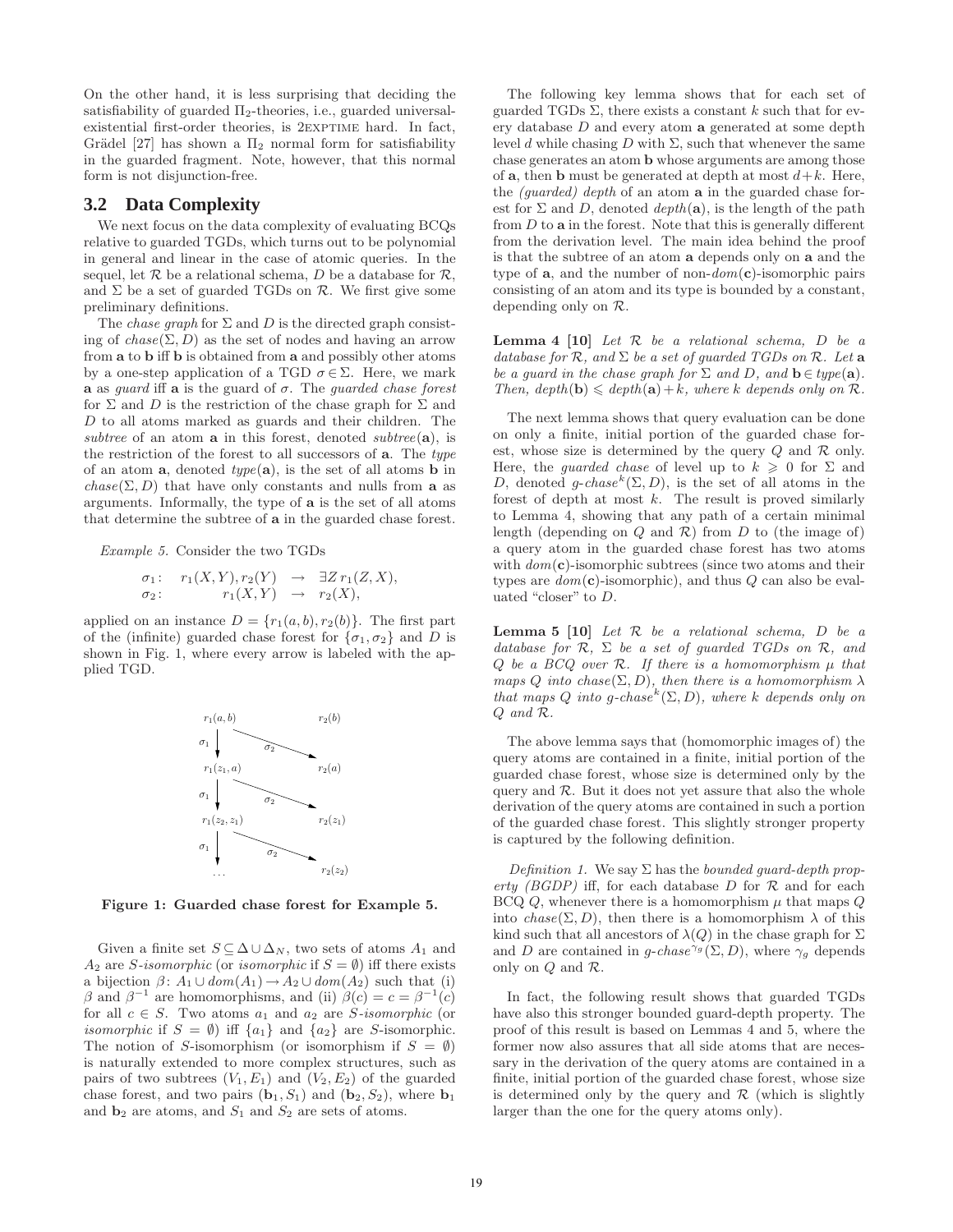Theorem 6 [10] Guarded TGDs enjoy the BGDP.

By this result, deciding BCQs in the guarded case is in P in the data complexity (where all but the database is fixed) [9]. It is also hard for P, as can be proved by reduction from propositional logic programming [10]. This is expressed by the following theorem.

**Theorem 7 [9, 10]** Let  $R$  be a relational schema,  $D$  be a database for  $\mathcal{R}, \Sigma$  be a set of guarded TGDs on  $\mathcal{R},$  and  $Q$  be a BCQ over R. Then, deciding  $D \cup \Sigma \models Q$  is P-complete in the data complexity.

Deciding atomic BCQs in the guarded case can even be done in linear time in the data complexity, as the next result shows, which can be proved by reduction to propositional logic programming.

**Theorem 8** [10] Let  $\mathcal{R}$  be a relational schema,  $D$  be a database for  $\mathcal{R}, \Sigma$  be a finite set of guarded TGDs on  $\mathcal{R},$  and  $Q$  be a Boolean atomic query over R. Then, deciding  $D \cup \Sigma \models Q$ can be done in linear time in the data complexity.

# **4. LINEAR DATALOG**<sup>±</sup>

Linear Datalog<sup> $\pm$ </sup> is a variant of guarded Datalog<sup> $\pm$ </sup>, where query answering is even FO-rewritable in the data complexity. Nonetheless, linear  $Datalog^{\pm}$  is still expressive enough for representing ontologies, as we will show in Section 7. A TGD is linear iff it contains only a singleton body atom. Notice that linear  $\text{Database}^{\pm}$  generalizes the well-known class of inclusion dependencies.

Note that linear TGDs are more expressive than inclusion dependencies. For example, the following linear TGD, not expressible with inclusion dependencies, asserts that everyone supervising him/herself is a manager:

 $superves(X, X) \rightarrow manager(X).$ 

### **4.1 Combined Complexity**

Query answering with linear  $\text{Database}^{\pm}$  is PSPACE-complete when the Datalog $\pm$  program is not fixed, which can be seen by results in [29, 38, 14, 26].

Theorem 9 [29, 38, 14, 26] Let  $R$  be a relational schema,  $\Sigma$  be a set of linear TGDs over  $\mathcal{R}$ , D be a database for  $\mathcal{R}$ , and Q be a BCQ over R. Then, deciding  $D \cup \Sigma \models Q$  is pspace-complete. It remains pspace-complete when Q is fixed.

### **4.2 Data Complexity**

We start from some preliminary definitions. We say that a class  $C$  of TGDs is *first-order rewritable* (or  $FO$ -rewritable) iff for every set of TGDs  $\Sigma$  in  $\mathcal{C}$ , and for every BCQ  $Q$ , there exists a first-order query  $Q_{\Sigma}$  such that, for every database instance D, it holds  $D \cup \Sigma \models Q$  iff  $D \models Q_{\Sigma}$ . Since answering first-order queries is in the class  $AC<sub>0</sub>$  in the data complexity [39], it immediately follows that for FO-rewritable TGDs,  $BCQ$  answering is in  $AC<sub>0</sub>$  in the data complexity.

We next define the bounded derivation-depth property, which is strictly stronger than the bounded guard-depth property. Informally, this property says that (homomorphic images of) the query atoms along with their derivations are contained in a finite, initial portion of the chase graph (rather than the guarded chase forest), whose size is determined only by the query and R.

Definition 2. A set of TGDs  $\Sigma$  has the bounded derivation-depth property (BDDP) iff, for every database  $D$  for  $\mathcal R$ and for every BCQ Q over R, whenever  $D \cup \Sigma \models Q$ , then  $chase^{\gamma_d}(\Sigma, D) \models Q$ , where  $\gamma_d$  depends only on Q and R.

Clearly, in the case of linear TGDs, for every  $\mathbf{a} \in \text{chase}(\Sigma)$ ,  $D$ ), the subtree of **a** is now determined only by **a** itself, while in the case of guarded TGDs it depends on  $type(a)$ . Therefore, for a single atom, its depth coincides with the number of applications of the TGD chase rule that are necessary to generate it. That is, the guarded chase forest coincides with the chase graph. By this observation, as an immediate consequence of Theorem 6, we obtain that linear TGDs have the bounded derivation-depth property.

#### Corollary 10 [10] Linear TGDs enjoy the BDDP.

The next result shows that BCQs Q relative to TGDs Σ with the bounded derivation-depth property are FOrewritable. The main ideas behind its proof are informally summarized as follows. Since the derivation depth and the number of body atoms in TGDs in  $\Sigma$  is bounded, the number of all database ancestors of query atoms is also bounded. Thus, the number of all non-isomorphic sets of potential database ancestors with variables as arguments is also bounded. Take the existentially quantified conjunction of every such ancestor set where the query  $Q$  is answered positively. Then, the FO-rewriting of  $Q$  is the disjunction of all these formulas.

**Theorem 11 [10]** Let  $\mathcal{R}$  be a relational schema,  $\Sigma$  be a set of TGDs over  $R$ ,  $D$  be a database for  $R$ , and  $Q$  be a BCQ over R. If  $\Sigma$  enjoys the BDDP, then Q is FO-rewritable.

As an immediate consequence of Corollary 10 and Theorem 11, BCQs are FO-rewritable in the linear case.

Corollary 12 [10] Let  $\mathcal R$  be a relational schema,  $\Sigma$  be a set of linear TGDs over  $R$ ,  $D$  be a database for  $R$ , and  $Q$  be a BCQ over R. Then, Q is FO-rewritable.

# **5. WEAKLY GUARDED DATALOG**<sup>±</sup>

In this section, we introduce *weakly-quarded Datalog*<sup> $\pm$ </sup>, or weakly guarded TGDs (WGTGDs), which is a generalization of guarded Datalog<sup>±</sup>.

We first give the notion of affected position of a relational schema, given a set of TGDs  $\Sigma$ , as follows. (a) If an existentially quantified variable appears in  $\pi$  in some TGD in Σ, then π is affected wrt Σ. (b) If, for some σ ∈ Σ, the same universally quantified variable appears both in  $\pi$  in  $head(\sigma)$ , and only in affected positions in  $body(\sigma)$ , then  $\pi$  is affected wrt  $\Sigma$ . It is not difficult to see that affected positions are the only ones where a null can appear, during the chase construction.

Example 6. Consider the following set of TGDs:

 $\sigma_1: p_1(X.Y), p_2(X,Y) \rightarrow \exists Z p_2(Y,Z),$  $\sigma_2: p_2(X.Y), p_2(W,X) \rightarrow p_1(Y,X).$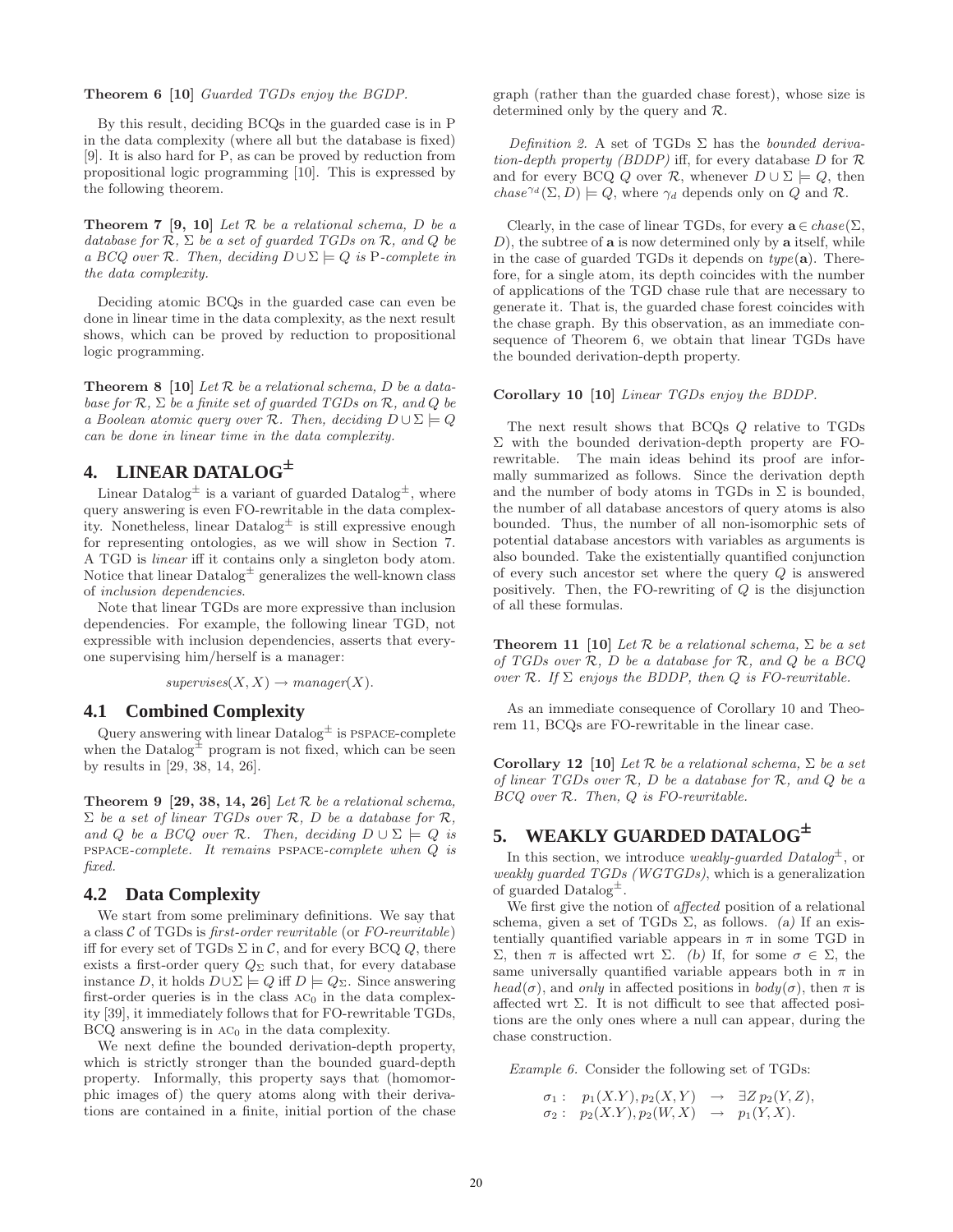Notice that  $p_2[2]$  is affected since Z in  $\sigma_1$  is existentially quantified in  $\sigma_1$ . Considering again  $\sigma_1$ , the variable Y appears in  $p_2[2]$  but also in  $p_1[2]$ , therefore it does not make the position  $p_2[1]$  affected. In  $\sigma_2$ , X appears in the affected position  $p_2[2]$  but also in  $p_2[1]$ , which is not affected; therefore, it does not make the position  $p_1[2]$  affected. On the contrary, in  $\sigma_2$ , Y appears in  $p_2[2]$  and nowhere else, thus causing  $p_1[1]$  to be affected.

A TGD is *weakly-guarded* wrt a set  $\Sigma$  of TGDs if there is an atom in its body that contains all the universally quantified variables that appear only in positions that are affected wrt Σ.

Example 7. Consider the two TGDs in Example 6. In  $\sigma_1$ both atoms are guards (and obviously weak guards), since they contain all universally quantified variables in the TGD. In  $\sigma_2$ , the only variable that appears only in affected positions is  $Y$ ; therefore, the first atom is a weak guard.

We now give some preliminary definitions, which serve for the subsequent complexity analysis.

Let  $D$  be a possibly infinite relational instance for a schema  $R$ , and let  $S$  be a set of symbols. An  $S$ -join forest of D is an undirected labeled forest  $T = (V, E, \lambda)$ , with labeling function  $\lambda: V \to D$  such that: (i)  $D \subseteq \lambda(V)$ , and (ii) T is S-connected, i.e., for each  $c \in dom(D) - S$ , the set  $\{v \in V \mid c \text{ occurs in } \lambda(v)\}\$  induces a connected subtree in T. We say that  $D$  is S-acyclic iff  $D$  has an S-join forest. This generalizes the classical notion of hypergraph acyclicity [4] of an instance (or, equivalently, of a query). In fact, an instance or a query (seen as an instance) is hypergraph-acyclic iff it is ∅-acyclic.

From the definitions of S-acyclicity, we straightforwardly get that, if an instance  $D$  for a schema  $R$  is S-acyclic, then  $tw(D) \leqslant |S| + w$ , where w is the maximum arity of any predicate symbol in R.

Notice that  $chase(\Sigma, D)$  can be partitioned into two sets:  $chase^{\perp}(\Sigma, D)$ , the set of the atoms in  $chase(\Sigma, D)$  that have only values in  $dom(D)$  as arguments, and  $chase^+(\Sigma, D)$ , the rest of the atoms. An important fact is that  $chase^+(\Sigma, D)$ is  $dom(D)$ -acyclic.

The proof of the following lemma is easily derived from the above results.

**Lemma 13** [9] If  $\Sigma$  is a set of WGTGDs and D an instance of a schema  $\mathcal{R}$ , then tw(chase( $\Sigma$ , D))  $\leq$  |D| + w, where w is the maximum arity of a predicate in R.

We now come to the decidability of query answering under WGTGDs. From [19] (see also [24, 27]) we have that if a set of first-order formulas has the bounded-treewidth model property, then checking satisfiability for such formulas is decidable. Observing that both  $chase(\Sigma, D) \wedge Q$  and  $chase(\Sigma, D) \land \neg Q$  have a (possibly infinite) model of bounded treewidth, when they are satisfiable, we get the following result.

Theorem 14 [9] Query answering under WGTGDs is decidable.

This theorem establishes decidability of query answering under WGTGDs; however, nothing is said about the complexity. This will be the subject of the following sections.

# **5.1 Combined Complexity**

We now tackle the complexity of query answering under WGTGDs. We start from determining the lower bound.

Theorem 15 [9] Query answering under WGTGDs is 2exptime-hard. The same problem is exptime-hard in case the arity of predicates in the schema is fixed. The same complexity bound holds in the case of atomic queries and even fixed queries.

Note that this result was already shown for the more restricted class of guarded TGDs (see Theorems 2 and 3).

Now, we come to the upper bound for query answering under WGTGDs. We start by defining notion of squid decomposition, and prove a lemma called "Squid Lemma" which will be a useful tool for proving the upper complexity bound of the query answering problem.

We first define the notion of  $R$ -cover. Given a BCQ  $Q$ on a schema  $R$  having n body atoms, an  $R$ -cover of  $Q$  is a Boolean conjunctive query  $Q^+$  on  $R$  that contains in its body all atoms of Q and that may, in addition, contain at most  $n$  further  $R$ -atoms whose variables can be either from  $vars(Q)$  or new.

For example, consider the schema  $\mathcal{R}$  =  $\{r/2, s/3, t/3\}$ , and let Q be the Boolean conjunctive query  $r(X, Y), r(Y, Z), t(Z, X, X)$ . The following query  $Q^+$  is an R-cover of  $Q$ : Q  $Q^+$  =  ${r(X, Y), r(Y, Z), t(Z, X, X), t(Y, Z, Z), s(Z, U, U)}.$ 

It is possible to show, given an instance (finite or infinite) D for a schema R and a BCQ Q, that  $D \models Q$  iff there exists an R-cover  $Q^+$  of Q such that  $D \models Q^+$ . We refer the reader to [9] for the proof of this result.

The following definition amends and replaces the one in [9], which was correct for relational schemas with binary predicates only; the present definition and the subsequent results are general and can deal with predicates of arbitrary arity.

Definition 3. Let  $Q$  be a BCQ over a schema  $R$ . A squid decomposition  $\delta = (Q^+, h, H, T)$  of Q consists of an R-cover  $Q^+$  of Q, a mapping  $h : vars(Q^+) \rightarrow vars(Q^+),$ and a decomposition of  $h(Q^+)$  into two sets H and T, with  $T = h(Q^+) - H$ , such that: (i) there exists  $V_{\delta} \subseteq vars(Q^+)$ such that  $H = {\mathbf{a} \in h(Q^+) \mid vars(\mathbf{a}) \subseteq V_\delta};$  (ii) T is  $V_\delta$ acyclic. We refer to H as the head of  $\delta$ , and to T as the tentacles of  $\delta$ . The set of all squid decompositions of  $Q$  is referred to as  $squidd(Q)$ .

One may imagine the set  $H$  in a squid decomposition as the head of a squid, and the set  $T$  as a forest of tentacles attached to that head. Note that a squid decomposition  $\delta = (Q^+, h, H, T)$  of Q does not not necessarily define a query folding [17, 36] of  $Q^+$ , because h does not need to be an endomorphism of  $Q^+$ : in other terms, we do not require that  $h(Q^+) \subseteq Q^+$ . Of course, h is a homomorphism.

Example 8. Consider the following Boolean conjunctive query (the schema is omitted for brevity):

 $Q = \{r(X, Y), r(X, Z), r(Y, Z),$  $r(Z, V_1), r(V_1, V_2), r(V_2, V_3), r(V_3, V_4), r(V_4, V_5),$  $r(V_1, V_6), r(V_6, V_5), r(V_5, V_7), r(Z, U_1), s(U_1, U_2, U_3),$  $r(U_3, U_4), r(U_3, U_5), r(U_4, U_5)$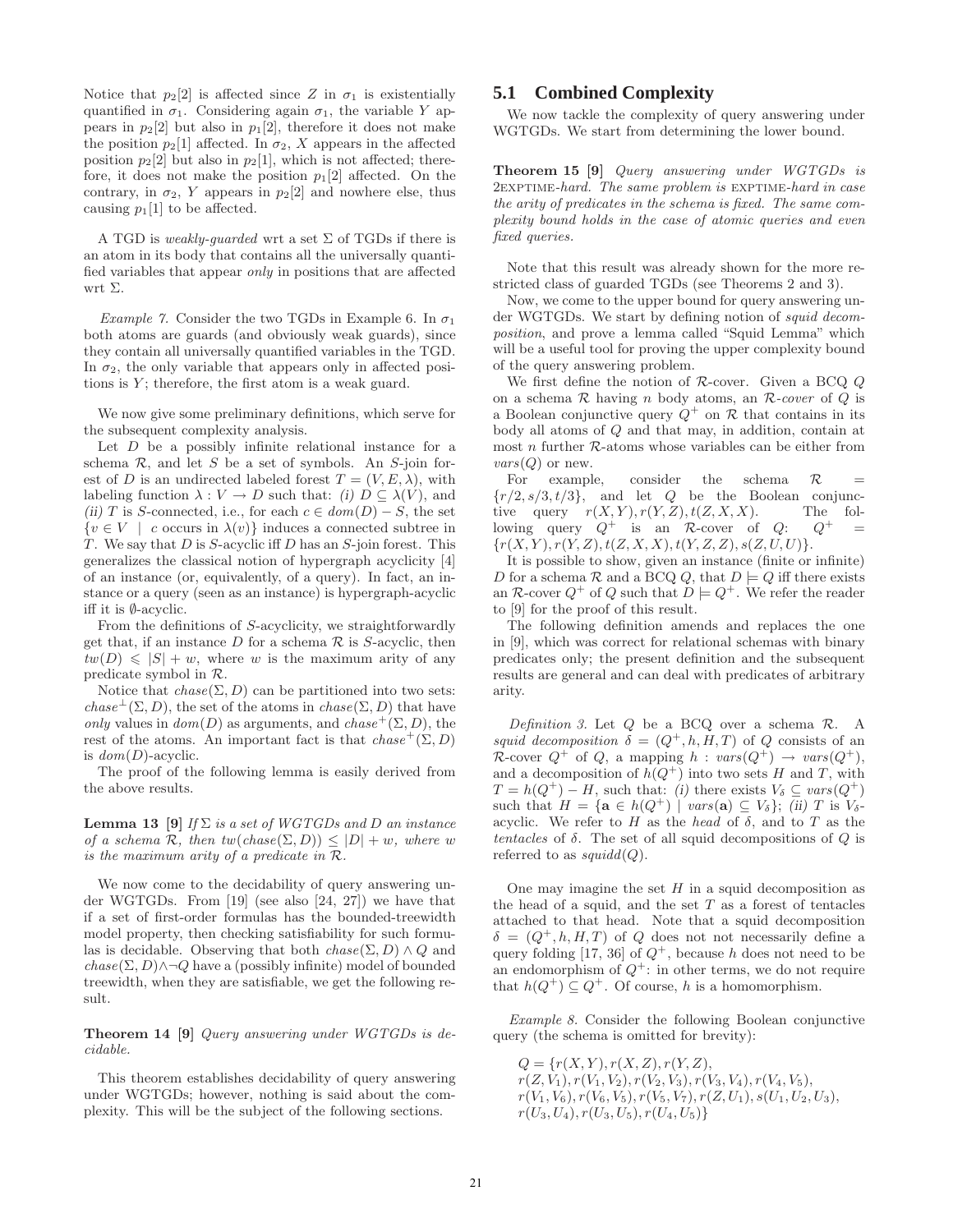Let  $Q^+$  be the Boolean query where we add the atom  $s(U_3, U_4, U_5)$  to the body. A possible squid decomposition  $(Q^+, h, H, T)$  can be based on the homomorphism h, where  $h(V_6) = V_2$ ,  $h(V_4) = h(V_5) = h(V_7) = V_3$ , and where  $h(\xi) = \xi$  for each other variable  $\xi$ . The result of the decomposition with  $V_{\delta} = \{X, Y, Z\}$  is the query shown in Fig. 2, where its join graph is depicted, in order to better distinguish the (cyclic) head from the (acyclic) tentacles. Note that if we eliminated the additional atom  $s(U_3, U_4, U_5)$ , the original atoms  $r(U_3, U_4)$ ,  $r(U_3, U_5)$ ,  $r(U_4, U_5)$  would form an uncovered cycle, and could therefore not simultaneously be part of the tentacles, as T would then no longer be  $V_{\delta}$ acyclic.



Figure 2: Squid decomposition from Example 8

The following lemma serves as a main tool in the complexity analysis of the problem of query answering under WGTGDs.

Lemma 16 (Squid Lemma) Let  $\Sigma$  be a set of WGTGDs on a schema  $R$ ,  $D$  a ground database instance for  $R$ , and Q a conjunctive query, then chase( $\Sigma, D$ )  $\models Q$  iff there is a squid decomposition  $\delta = (Q^+, h, H, T) \in \text{squid}(Q)$ , and a homomorphism  $\theta$  :  $dom(h(Q^+)) \rightarrow dom(chase(\Sigma, D))$ such that: (i)  $\theta(H) \subseteq \text{chase}^{\perp}(\Sigma, D)$ , and (ii)  $\theta(T) \subseteq$  $chase^+(\Sigma, D)$ .

We now come to our main result.

Theorem 17 [9] Query answering under WGTGDs is de $cidable$  in  $2$ EXPTIME. The same problem is decidable in EX-PTIME in case the arity of the predicates in the schema is bounded.

The above result is proved by exhibiting an alternating algorithm that decides the query answering problem. We preliminarily define the notion of cloud of an atom in the chase:  $cloud(\Sigma, D, \mathbf{a})$  is the set of atoms in  $chase(\Sigma, D)$  that have as arguments symbols from  $dom(\mathbf{a}) \cup dom(D)$ . Notice that the notion of cloud is similar to the one of type, with the difference that  $cloud(\Sigma, D, \mathbf{a})$  can have as arguments symbols in  $dom(D)$  that do not occur in **a**. First of all, given a BCQ Q, the algorithm can guess a path in the guarded chase forest from some atom in  $D$  to an atom  $\bf{b}$  which is a homomorphic image of some atom in  $Q$ . For each atom  $a$  in such a path, a subset S of  $cloud(\Sigma, D, \mathbf{a})$  and a configuration are generated, where the configuration is basically an ordering on the atoms of  $S$ ; by guessing that the atoms in  $S$  until the i-th are derived, and the others are yet to be derived in the chase, the algorithm checks whether the set  $S$  is actually in the chase. Now, given a query  $Q$ , the alternating algorithm guesses a squid decomposition of it such that the head maps onto  $chase^{\perp}(\Sigma, D)$  via a homomorphism  $\theta_0$ . Then, the algorithm tries to find an extension  $\theta$  of  $\theta_0$  that maps the tentacles of the squid decomposition to  $chase^+(\Sigma, D)$ . By using a technique similar to the one described above, that checks whether the image of some atom is in the chase, the algorithm is then able, based on Lemma 16, to check whether  $\theta$  exists.

By combining Theorems 15 and 17 we get the following complexity characterization for reasoning under WGTGDs.

Theorem 18 [9] Query answering under WGTGDs is 2-EXPTIME complete. It is EXPTIME complete in case of bounded predicate arities, and even in case the WGTGDs are fixed.

### **5.2 Data Complexity**

We now give some results regarding data complexity. With a reduction from a pspace alternating Turing Machine

Theorem 19 [9] Query answering under WGTGDs is EXPTIME-hard in the data complexity.

Note that this result is quite surprising, in the light of the fact that the data complexity of query answering under guarded TGDs is polynomial. The proof of the above theorem needs to (ab)use the constants from  $dom(D)$  in order to simulate tape cell positions.

By adapting the algorithm of Theorem 17, we can show the following result on the upper complexity bound.

Theorem 20 [9] Query answering under WGTGDs is in EXPTIME in the data complexity.

# **6. EXTENSIONS**

In this section, we extend  $Datalog^{\pm}$  by negative constraints and EGDs, which are both important when representing ontologies.

Example 9. If the unary predicates  $c$  and  $c'$  represent two classes, we may use the constraint  $c(X), c'(X) \to \bot$  to assert that the two classes have no common instances. Similarly, if additionally the binary predicate  $r$  represents a relationship, we may use  $c(X), r(X, Y) \to \bot$  to enforce that no member of the class  $c$  participates to  $r$ . In a similar way, we may use the EGD  $r(X, Y), r(X, Y') \rightarrow Y = Y'$  to express that the second argument of the binary predicate  $r$  functionally depends on the first argument of r.

However, while adding negative constraints is effortless from a computational perspective, adding EGDs is more problematic: The interaction of TGDs and EGDs leads to undecidability of query answering even in simple cases, such that of functional and inclusion dependencies [18], or keys and inclusion dependencies (see, e.g., [12], where the proof of undecidability is done in the style of Vardi as in [29]). It can even be seen that a fixed set of EGDs and guarded TGDs can simulate a universal Turing machine, and thus query answering and even propositional ground atom inference is undecidable with such fixed sets of dependencies.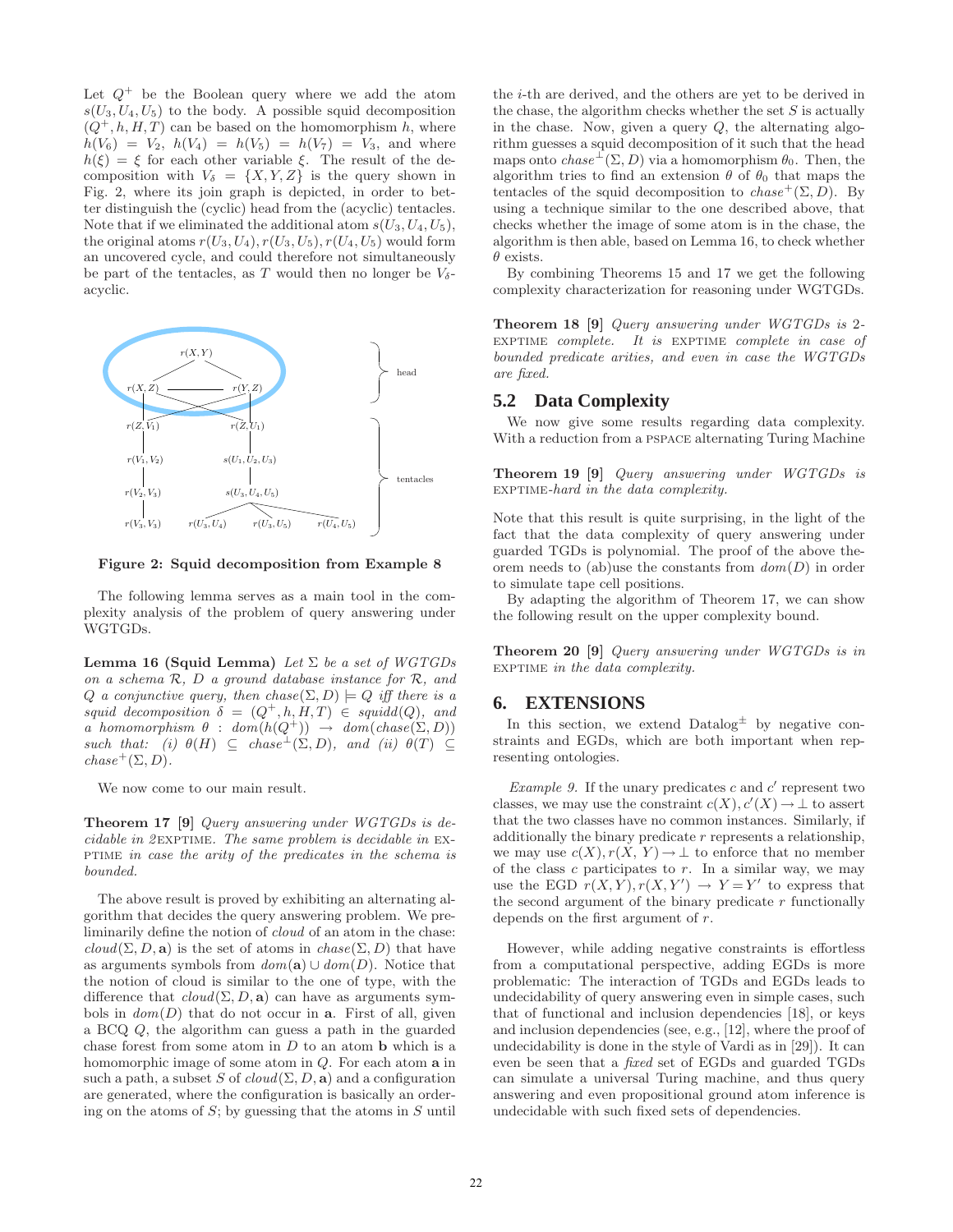For this reason, after dealing with negative constraints, we consider a restricted class of EGDs, namely, non-conflicting key dependencies (or NC keys), which show a controlled interaction with TGDs (and negative constraints), such that they do not increase the complexity of answering BCQs. Nonetheless, this class is sufficient for modeling ontologies.

### **6.1 Negative Constraints**

A negative constraint (or constraint) is a first-order formula of the form  $\forall \mathbf{X} \Phi(\mathbf{X}) \rightarrow \bot$ , where  $\Phi(\mathbf{X})$  is a (not necessarily guarded or weakly guarded) conjunction of atoms. It is often also written as  $\forall \mathbf{X} \Phi'(\mathbf{X}) \rightarrow \neg p(\mathbf{X})$ , where  $\Phi'(\mathbf{X})$ is obtained from  $\Phi(\mathbf{X})$  by removing the atom  $p(\mathbf{X})$ . We usually omit the universal quantifiers.

Query answering on a database D under TGDs  $\Sigma_T$  and constraints  $\Sigma_C$  can be done effortless by additionally checking that every constraint  $\sigma = \Phi(\mathbf{X}) \to \bot \in \Sigma_C$  is satisfied in D given  $\Sigma_T$ , each of which can be done by checking that the BCQ  $Q_{\sigma} = \Phi(\mathbf{X})$  evaluates to false in D given  $\Sigma_T$ . We write  $D \cup \Sigma_T \models \Sigma_C$  iff every  $\sigma \in \Sigma_C$  is false in D given  $\Sigma_T$ . We thus obtain immediately the following result. Here, a BCQ Q is true in D given  $\Sigma_T$  and  $\Sigma_C$ , denoted  $D \cup \Sigma_T \cup \Sigma_C \models Q$ , iff (i)  $D \cup \Sigma_T \models Q$  or (ii)  $D \cup \Sigma_T \not\models \Sigma_C$  (as usual in DLs).

**Theorem 21 [10]** Let  $\mathcal{R}$  be a relational schema,  $\Sigma_T$  and  $\Sigma_c$  be sets of TGDs and constraints on R, respectively, D be a database for  $\mathcal R$ , and  $Q$  be a BCQ on  $\mathcal R$ . Then,  $D \cup$  $\Sigma_T \cup \Sigma_C \models Q$  iff (i)  $D \cup \Sigma_T \models Q$  or (ii)  $D \cup \Sigma_T \models Q_{\sigma}$  for some  $\sigma \in \Sigma_C$ .

The next theorem shows that constraints do not increase the data and combined complexity of answering BCQs in the guarded, linear, and weakly guarded case. It follows from Theorem 21, by which the additional effort of deciding  $D \cup \Sigma_T \models \Sigma_C$  can be done by answering  $|\Sigma_C|$  BCQs  $Q_{\sigma}$  without constraints, where each query  $Q_{\sigma}$  has a size of  $\|\sigma\| \leq \|\Sigma_C\|$ , and in the data complexity,  $|\Sigma_C|$  and  $\|\sigma\|$  are constants. Here,  $|\Sigma_C|$  denotes the cardinality of  $\Sigma_C$ , while  $\|\Sigma_C\|$  denotes the input size of  $\Sigma_C$ . This additional effort does not increase the complexity of answering BCQs without constraints. For the data complexity in the guarded and linear case, the result is known from [10].

Theorem 22 [10] Let  $R$  be a relational schema,  $\Sigma_T$  and  $\Sigma_C$  be sets of TGDs and constraints on R, respectively, D be a database for R, and Q be a BCQ. Then, deciding  $D \cup \Sigma_T \cup$  $\Sigma_C \models Q$  in the guarded (resp., linear, weakly guarded) case has the same data complexity and also the same combined complexity as deciding  $D \cup \Sigma_T \models Q$  in the guarded (resp., linear, weakly guarded) case.

### **6.2 Non-Conflicting Keys**

We now first concentrate on the semantic notion of separability for EGDs, which formulates a controlled interaction between EGDs and TGDs (and negative constraints), such that the EGDs do not increase the complexity of answering BCQs. We then provide a sufficient syntactic condition for the separability of EGDs, where we transfer a result by [12] about *non-key-conflicting* inclusion dependencies to the more general setting of  $Datalog^{\pm}$ . In the context of description logics, general EGDs cannot be formulated, but only keys. Therefore, we mainly focus on keys here.

Definition 4. [10] Let R be a relational schema, and  $\Sigma_T$ and  $\Sigma_E$  be sets of TGDs and EGDs on  $\mathcal{R}$ , respectively. Then,  $\Sigma_E$  is separable from  $\Sigma_T$  iff for every database D for  $R$ , the following conditions (i) and (ii) are both satisfied:

- (i) If there is a hard violation of an EGD in  $chase(\Sigma_T \cup$  $\Sigma_E, D$ ), then there is also a hard violation of some EGD of  $\Sigma_E$ , when this EGD is directly applied to D.
- (ii) If there is no chase failure, then for every BCQ  $Q$ ,  $chase(\Sigma_T \cup \Sigma_E, D) \models Q$  iff  $chase(\Sigma_T, D) \models Q$ .

The following result shows that adding separable EGDs to TGDs and constraints does not increase the data and combined complexity of answering BCQs in the guarded, linear, and weakly guarded case. It follows immediately from the fact that the separability implies that chase failure can be directly evaluated on D. For fixed (resp., variable)  $\Sigma_E$ , this can be done by evaluating a first-order formula on D (resp., in polynomial time in the size of D and  $\Sigma_E$ ), which clearly does not increase the data (resp., combined) complexity of answering BCQs in the three cases. For the data complexity in the guarded and linear case, the result is known from [10].

**Theorem 23 [10]** Let  $\mathcal{R}$  be a relational schema,  $\Sigma_T$  and  $\Sigma_C$  be sets of TGDs and constraints on R, respectively, and D be a database for R. Let  $\Sigma_E$  be a set of EGDs that is separable from  $\Sigma_T$ , and Q be a BCQ. Then, deciding D ∪  $\Sigma_T \cup \Sigma_C \cup \Sigma_E \models Q$  in the guarded (resp., linear, weakly guarded) case has the same data complexity and also the same combined complexity as deciding  $D \cup \Sigma_T \models Q$  in the guarded (resp., linear, weakly guarded) case.

We next provide a sufficient syntactic condition for the separability of EGDs. We assume that the reader is familiar with the notions of functional dependency  $(FD)$  and key [1]. Clearly, FDs are special types of EGDs. A key  $\kappa$  of a relation r can be written as a set of FDs that specify that  $\kappa$  determines each other attribute of  $r$ . Thus, keys can be identified with sets of EGDs. It will be clear from the context when we regard a key as a set of attribute positions, and when as a set of EGDs. The following definition generalizes the notion of "non-key-conflicting" dependency relative to a set of keys, introduced in [12], to the context of arbitrary TGDs.

Definition 5. [10] Let  $\kappa$  be a key, and  $\sigma$  be a TGD of the form  $\Phi(\mathbf{X}, \mathbf{Y}) \rightarrow \exists \mathbf{Z} r(\mathbf{X}, \mathbf{Z})$ . Then,  $\kappa$  is non-conflicting (NC) with  $\sigma$  iff either (i) the relational predicate on which  $\kappa$  is defined is different from r, or (ii) the positions of  $\kappa$  in r are not a proper subset of the  $X$ -positions in r in the head of  $\sigma$ , and every variable in **Z** appears only once in the head of  $\sigma$ . We say  $\kappa$  is non-conflicting (NC) with a set of TGDs  $\Sigma_T$  iff  $\kappa$  is NC with every  $\sigma \in \Sigma_T$ . We say a set of keys  $\Sigma_K$  is non-conflicting (NC) with  $\Sigma_T$  iff every  $\kappa \in \Sigma_K$  is NC with  $\Sigma_T$ .

Example 10. Consider the four keys  $\kappa_1$ ,  $\kappa_2$ ,  $\kappa_3$ , and  $\kappa_4$ defined by the key attribute sets  $\mathbf{K}_1 = \{r[1], r[2]\}, \mathbf{K}_2 =$  $\{r[1], r[3]\}, K_3 = \{r[3]\}, \text{ and } K_4 = \{r[1]\}, \text{ respectively, and}$ the TGD  $\sigma = p(X, Y) \rightarrow \exists Z r(X, Y, Z)$ . Then, the head predicate of  $\sigma$  is r, and the set of positions in r with universally quantified variables is  $\mathbf{H} = \{r[1], r[2]\}\$ . Observe that all keys but  $\kappa_4$  are NC with  $\sigma$ , since only  $\mathbf{K}_4 \subset \mathbf{H}$ . Roughly, every atom added in a chase by applying  $\sigma$  would have a fresh null in some position in  $\mathbf{K}_1$ ,  $\mathbf{K}_2$ , and  $\mathbf{K}_3$ , thus never firing  $\kappa_1$ ,  $\kappa_2$ , and  $\kappa_3$ , respectively.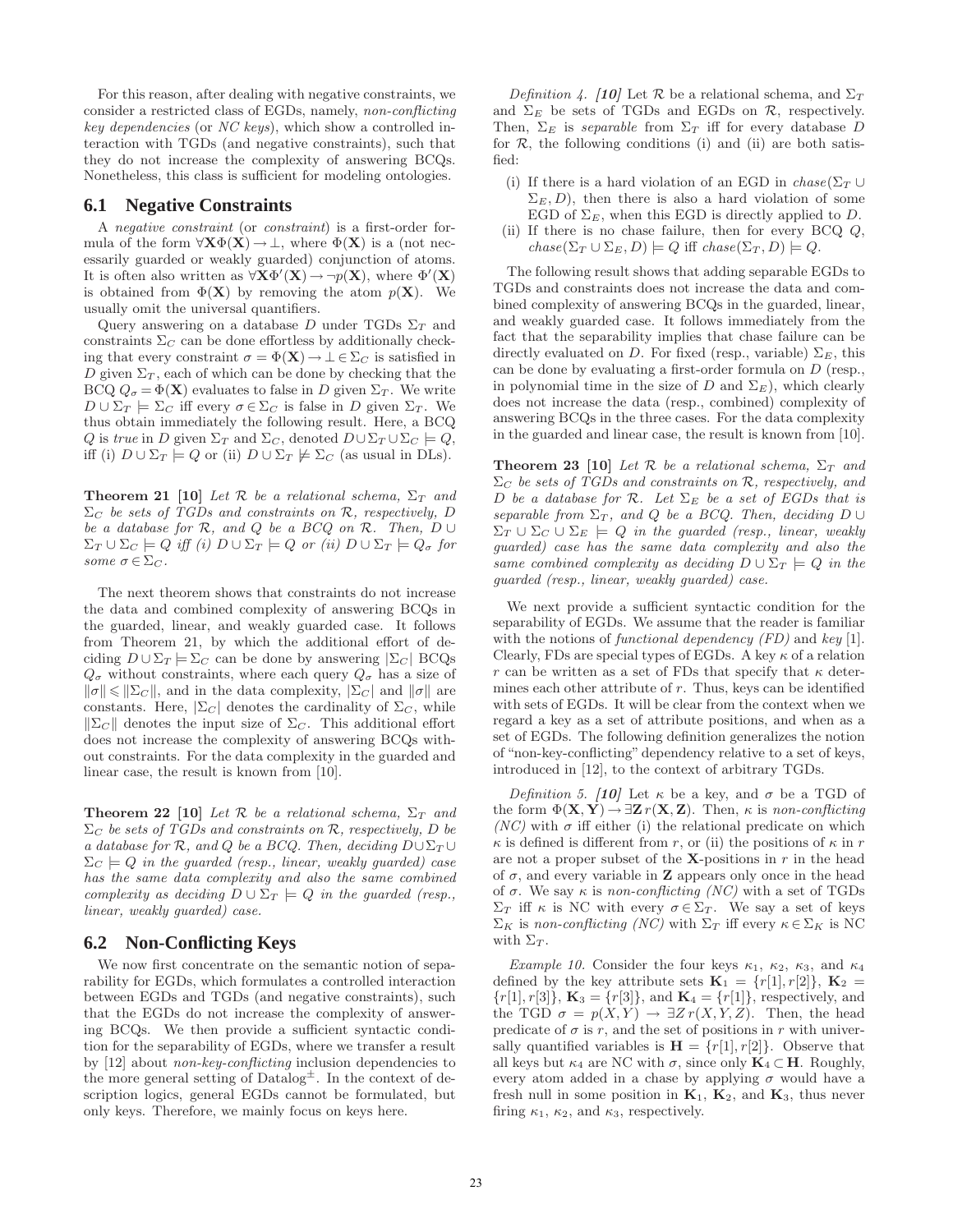The following theorem shows that the property of being NC between keys and TGDs implies their separability. This generalizes a useful result of [12] on inclusion dependencies to the much larger class of all TGDs. The main idea behind the proof can be roughly described as follows. The NC condition between a key  $\kappa$  and a TGD  $\sigma$  assures that either (a) the application of  $\sigma$  in the chase generates an atom with a fresh null in a position of  $\kappa$ , and so the fact does not violate  $\kappa$  (see also Example 10), or (b) the **X**-positions in the predicate r in the head of  $\sigma$  coincide with the key positions of  $\kappa$  in r, and thus any newly generated atom must have fresh distinct nulls in all but the key position, and may eventually be eliminated without violation. It then follows that the full chase does not fail. Since the new nulls are all distinct, it also contains a homomorphic image of the TGD chase. Therefore, the full chase is in fact homomorphically equivalent to the TGD chase.

**Theorem 24 [10]** Let R be a relational schema,  $\Sigma_T$  and  $\Sigma_K$  be sets of TGDs and keys, respectively, such that  $\Sigma_K$  is NC with  $\Sigma_T$ . Then,  $\Sigma_K$  is separable from  $\Sigma_T$ .

We conclude this section by stating that in the NC case, keys do not increase the data and the combined complexity of answering BCQs under guarded (resp., linear, weakly guarded) TGDs and constraints. This result follows immediately from Theorems 24 and 23. For the data complexity in the guarded and linear case, this result is known from [10].

Corollary 25 Let  $\mathcal R$  be a relational schema,  $\Sigma_T$  and  $\Sigma_C$  be sets of TGDs and constraints on R, respectively, and D be a database for  $\mathcal R$ . Let  $\Sigma_E$  be a set of EGDs that is NC with  $\Sigma_T$ , and Q be a BCQ. Then, deciding  $D \cup \Sigma_T \cup \Sigma_C \cup \Sigma_E \models Q$  in the guarded (resp., linear, weakly guarded) case has the same data complexity and also the same combined complexity as deciding  $D \cup \Sigma_T \models Q$  in the guarded (resp., linear, weakly guarded) case.

# **7. ONTOLOGY QUERYING**

In this section, we show how  $\text{Database}^{\pm}$  can be used for query answering in  $DL\text{-}Lite_A$  and F-Logic Lite ontologies.

# 7.1 DL-Lite<sub>A</sub>

We now describe how the DL  $DL\text{-}Like_{\mathcal{A}}$  [35] can be translated to linear  $\text{Database}^{\pm}$  with (negative) constraints and NC keys, called  $Database\bar{D}$  and that the former is strictly less expressive than the latter. We first recall the syntax and the semantics of  $DL\text{-}Lite_A$ . We then define the translation and provide the expressivity result.

Note that other DLs of the DL-Lite family [13] can be similarly translated to  $\text{Database}^{\pm}_{0}$ . In particular, the translation for DL-Lite<sub>F</sub> and DL-Lite<sub>R</sub> is given in [10]. Note also that  $DL\text{-}Lie_{\mathcal{R}}$  is able to fully capture (the DL fragment of) RDF Schema [8], the vocabulary description language for RDF; see [20]. Consequently, Datalog  $\pm$  is also able to fully capture (the DL fragment of) RDF Schema.

Intuitively, DLs model a domain of interest in terms of concepts and roles, which represent classes of individuals and binary relations on classes of individuals, respectively. A DL knowledge base (or ontology) encodes in particular subset relationships between concepts, subset relationships between roles, the membership of individuals to concepts,

the membership of pairs of individuals to roles, and functional dependencies on roles. Important additional ingredients of  $DL\text{-}Lite_A$  are datatypes and attributes, which are collections of data values and binary relations between individuals and data values, respectively, along with the possibility to encode subset relationships between datatypes, subset relationships between attributes, the membership of individual-value pairs to attributes, and functional dependencies on attributes.

*Syntax.* We first describe the elementary ingredients of DL-Lite<sub>A</sub>. We assume a finite set **D** of *atomic datatypes d*, which are associated with pairwise disjoint sets of *data values*  $V_d$ . We also assume pairwise disjoint sets  $A, R_A, R_D,$  and I of atomic concepts, atomic roles, atomic attributes, and indi*viduals*, respectively. We denote by **V** the union of all  $V_d$ with  $d \in \mathbf{D}$ .

These elementary ingredients are used to construct roles, concepts, attributes, and datatypes, which are defined as follows:

- A basic role Q is either an atomic role  $P \in \mathbf{R}_A$  or its inverse  $P^-$ . A *(general) role R* is either a basic role Q or the negation of a basic role  $\neg Q$ .
- A basic concept B is either an atomic concept  $A \in \mathbf{A}$ , or an existential restriction on a basic role Q, denoted  $\exists Q$ , or the domain of an atomic attribute U, denoted  $\delta(U)$ . A (general) concept C is either the universal concept  $\top_C$ , or a basic concept B, or the negation of a basic concept  $\neg B$ , or an existential restriction on a basic role  $Q$  of the form  $\exists Q.C$ , where C is a concept.
- A *(general)* attribute V is either an atomic attribute  $U$ or the negation of an atomic attribute  $\neg U$ .
- A basic datatype  $E$  is the range of an atomic attribute U, denoted  $\rho(U)$ . A *(general)* datatype F is either the universal datatype  $\top_D$  or an atomic datatype.

Statements about roles, concepts, attributes, and datatypes are expressed via axioms, which have the following forms: (1)  $B \sqsubseteq C$  (concept inclusion axiom), where B is a basic concept, and C is a concept; (2)  $Q \sqsubseteq R$  (role inclusion axiom), where  $Q$  is a basic role, and  $R$  is a role; (3)  $U \subseteq V$  (attribute inclusion axiom), where U is an atomic attribute, and V is an attribute; (4)  $E \sqsubseteq F$  (datatype inclusion axiom), where  $E$  is a basic datatype, and  $F$  is a datatype; (5) (funct  $Q$ ) (role functionality axiom), where  $Q$  is a basic role; (6) (funct  $U$ ) (*attribute functionality axiom*), where  $U$  is an atomic attribute; (7)  $A(a)$  (concept membership axiom), where A is an atomic concept and  $a \in I$ , (8)  $P(a, b)$  (role membership axiom), where P is an atomic role and  $a, b \in I$ ; (9)  $U(a, v)$  (attribute membership axiom), where U is an atomic attribute,  $a \in I$ , and  $v \in V$ .

We next define knowledge bases, which consist of a restricted finite set of inclusion and functionality axioms, called TBox, and a finite set of membership axioms, called ABox. We also describe CQs and BCQs to such knowledge bases.

We first define the restriction on inclusion and functionality axioms. A basic role  $Q$  (resp., atomic attribute  $U$ ) is an *identifying property* in a set of axioms  $S$  iff  $S$  contains a functionality axiom (funct  $Q$ ) (resp., (funct  $U$ )). Given an inclusion axiom  $\alpha$  of the form  $X \sqsubseteq Y$  (resp.,  $X \sqsubseteq \neg Y$ ), a basic role (resp., atomic attribute)  $Y$  appears *positively* (resp., negatively) in the right-hand side of  $\alpha$ . A basic role (resp.,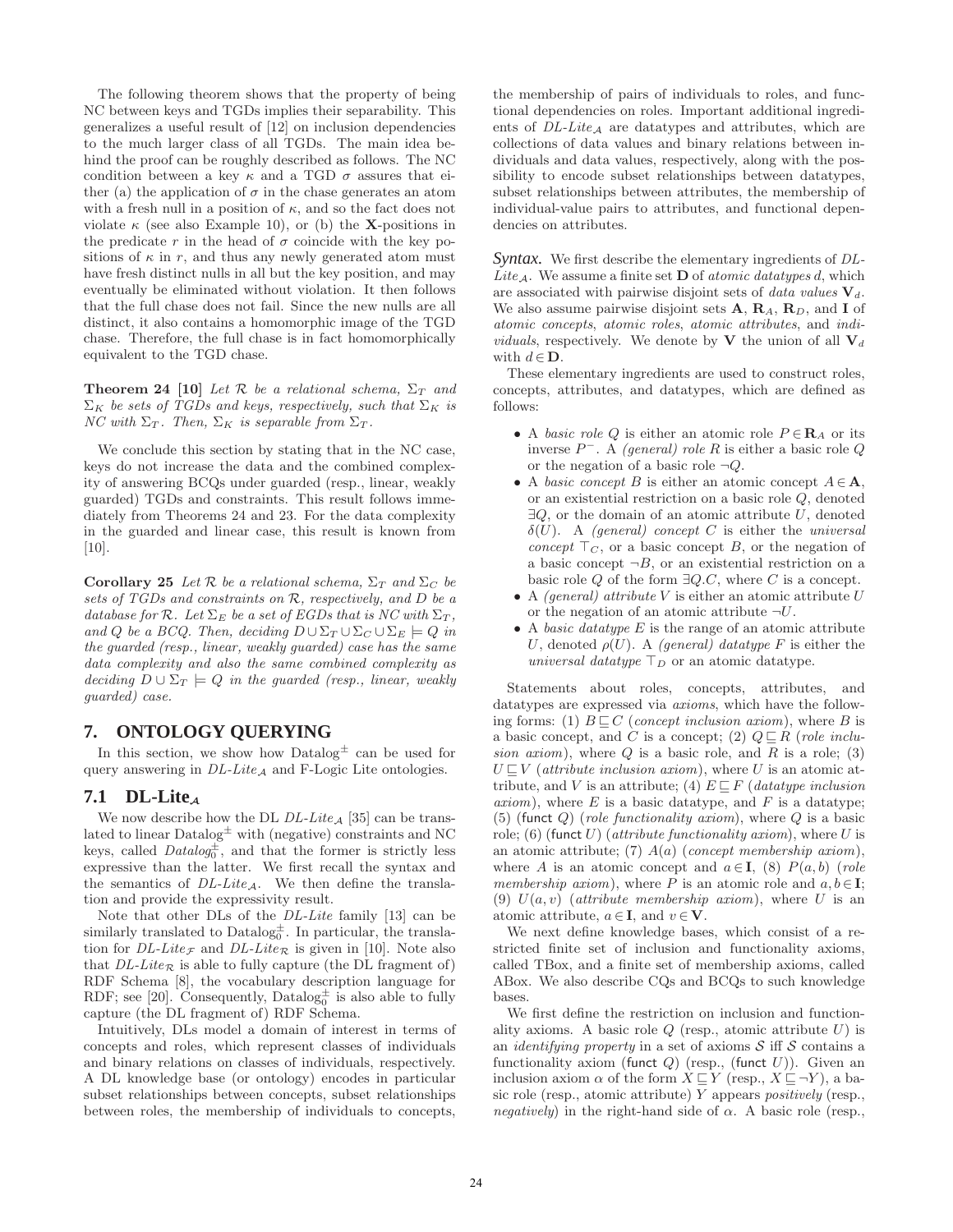atomic attribute) is *primitive* in  $S$  iff it does not appear positively in the right-hand side of an inclusion axiom in  $S$  and it does not appear in an expression of the form  $\exists Q.C$  in S.

We can now define knowledge bases. A  $TBox$  is a finite set  $\mathcal T$  of inclusion and functionality axioms such that every identifying property in  $\mathcal T$  is primitive. Intuitively, identifying properties cannot be specialized in  $\mathcal{T}$ , i.e., they cannot appear positively in the right-hand side of inclusion axioms in  $\mathcal T$ . An ABox  $\mathcal A$  is a finite set of membership axioms. A knowledge base  $KB = (\mathcal{T}, \mathcal{A})$  consists of a TBox  $\mathcal{T}$  and an ABox A. Conjunctive queries  $(CQs)$  and Boolean  $CQs$  $(BCQs)$  are defined as usual, where concept, role, and attribute membership axioms (over variables, individuals, and values as arguments) are used as atoms .

*Example 11.* We use a knowledge base  $KB = (T, \mathcal{A})$  in  $DL\text{-}Lite_A$  to specify some simple information about scientists and their publications. Consider the following sets of atomic concepts, atomic roles, atomic attributes, individuals, and data values:

 $A = \{Scientist, Article, Conference Paper, JournalPaper\},\$  $\mathbf{R}_A = \{hasAuthor, isAuthorOf, has First Author\},\$  $\mathbf{R}_D = \{name, title, yearOfPublication\},\$  $I = \{i_1, i_2\},\$  $V = \{$ "mary", "Semantic Web search", 2008 $\}.$ 

The TBox  $\mathcal T$  contains the subsequent axioms, which informally express that (i) conference and journal papers are articles, (ii) conference papers are not journal papers, (iii) every scientist has at least one publication, (iv) isAuthorOf relates scientists and articles,  $(v)$  *is AuthorOf* is the inverse of hasAuthor, and (vi) hasFirstAuthor is a functional binary relationship:

$$
ConferencePaper \sqsubseteq Article, \nJournalPaper \sqsubseteq Article, \nConference Paper \sqsubseteq \neg JournalPaper, \nScientist \sqsubseteq \exists isAuthorOf, \nSisubthorOf \sqsubseteq Scientific, \nSisubthorOf \sqsubseteq Scientific, \nisAuthorOf \sqsubseteq Institute, \nisAuthorOf \sqsubseteq hasAuthorOf, \nhasAuthor \sqsubseteq isAuthorOf, \n(funct has FirstAuthor).
$$

The ABox A contains the following axioms, which express that the individual  $i_1$  is a scientist whose name is "mary" and who is the author of article  $i_2$ , which is entitled "Semantic Web search" and has been published in the year 2008:

Scientist(i1), name(i1, "mary"), isAuthorOf(i1, i2), Article(i2), title(i2, "Semantic Web search"), yearOfPublication(i2, 2008).

Querying for all scientists who published an article in 2008 can be expressed by the following CQ:

$$
Q(x) = \exists y (Scientist(x) \land isAuthorOf(x, y) \land
$$
  
Article(y)  $\land$  yearOfPublication(y, 2008)).

*Semantics.* The semantics of  $DL\text{-}Like_A$  is defined in terms of standard first-order interpretations as usual. An interpretation  $\mathcal{I} = (\Delta^{\mathcal{I}}, \cdot^{\mathcal{I}})$  consists of (i) a nonempty domain  $\Delta^{\mathcal{I}} = (\Delta^{\mathcal{I}}_{O}, \Delta^{\mathcal{I}}_{V})$ , which is the disjoint union of the *domain* of objects  $\Delta_O^{\mathcal{I}}$  and the *domain of values*  $\Delta_V^{\mathcal{I}} = \bigcup_{d \in \mathbf{D}} \Delta_d^{\mathcal{I}}$ ,

where the  $\Delta_d^{\mathcal{I}}$ 's are pairwise disjoint domains of values for the datatypes  $d \in \mathbf{D}$ , and (ii) a mapping  $\cdot^{\mathcal{I}}$  that assigns to each datatype  $d \in \mathbf{D}$  its domain of values  $\Delta_d^{\mathcal{I}}$ , to each data value  $v \in V_d$  an element of  $\Delta_d^{\mathcal{I}}$  (such that  $v \neq w$  implies  $v^{\mathcal{I}} \neq w^{\mathcal{I}}$ ), to each atomic concept  $A \in \mathbf{A}$  a subset of  $\Delta_O^{\mathcal{I}}$ , to each atomic role  $P \in \mathbf{R}_A$  a subset of  $\Delta_O^{\mathcal{I}} \times \Delta_O^{\mathcal{I}}$ , to each atomic attribute  $P \in \mathbf{R}_D$  a subset of  $\Delta_O^{\mathcal{I}} \times \Delta_V^{\mathcal{I}}$ , to each individual  $a \in I$  an element of  $\Delta_O^{\mathcal{I}}$  (such that  $a \neq b$  implies  $a^{\mathcal{I}} \neq b^{\mathcal{I}}$ ). Note that different data values (resp., individuals) are associated with different elements of  $\Delta_V^{\mathcal{I}}$  (resp.,  $\Delta_O^{\mathcal{I}}$ ) (*unique name assumption*). The extension of  $\cdot^{\mathcal{I}}$  to all concepts, roles, attributes, and datatypes, and the satisfaction of an axiom  $\alpha$  in  $\mathcal{I} = (\Delta^{\mathcal{I}}, \cdot^{\mathcal{I}})$ , denoted  $\mathcal{I} \models \alpha$ , are defined by:

•  $(\top_D)^{\mathcal{I}} = \Delta_V^{\mathcal{I}}$  and  $(\top_C)^{\mathcal{I}} = \Delta_O^{\mathcal{I}};$ •  $(\neg U)^{\mathcal{I}}_{\neg} = (\Delta^{\mathcal{I}}_{\mathcal{Q}} \times \Delta^{\mathcal{I}}_{\mathcal{Y}}) - U^{\mathcal{I}}_{\neg}$ ; •  $(\neg Q)^{\mathcal{I}} = (\Delta_O^{\mathcal{I}} \times \Delta_O^{\mathcal{I}}) - Q^{\mathcal{I}};$ •  $(\rho(\hat{U}))^{\mathcal{I}} = \{v \in \Delta^{\mathcal{I}}_{V} \mid \exists o : (o, v) \in U^{\mathcal{I}}_{-}\};$ •  $(\delta(U))^{\mathcal{I}} = \{o \in \Delta_O^{\mathcal{I}} \mid \exists v : (o, v) \in U^{\mathcal{I}}\};\$ •  $(P^{-})^{\mathcal{I}} = \{ (o, o') \in \Delta_O^{\mathcal{I}} \times \Delta_O^{\mathcal{I}} \mid (o', o) \in P^{\mathcal{I}} \};$ •  $(\exists Q)^{\mathcal{I}} = \{o \in \Delta_{O}^{\mathcal{I}} \mid \exists o' : (o, o') \in Q^{\mathcal{I}}\};\$ •  $(\exists Q.C)^{\mathcal{I}} = \{o \in \Delta_O^{\mathcal{I}} \mid \exists o' : (o, o') \in Q^{\mathcal{I}}, o' \in C^{\mathcal{I}}\};$ 

•  $(\neg B)^{\mathcal{I}} = \Delta_O^{\mathcal{I}} \setminus B^{\mathcal{I}}$ .

The *satisfaction* of an axiom  $\alpha$  in the interpretation  $\mathcal{I} =$  $(\Delta^{\mathcal{I}}, \cdot^{\mathcal{I}})$ , denoted  $\mathcal{I} \models \alpha$ , is defined as follows: (1)  $\mathcal{I} \models B \sqsubseteq C$ iff  $B^{\mathcal{I}} \subseteq C^{\mathcal{I}}$ , (2)  $\mathcal{I} \models Q \sqsubseteq R$  iff  $Q^{\mathcal{I}} \subseteq R^{\mathcal{I}}$ , (3)  $\mathcal{I} \models E \sqsubseteq F$  iff  $E^{\mathcal{I}} \subseteq F^{\mathcal{I}}$ , (4)  $\mathcal{I} \models U \sqsubseteq V$  iff  $U^{\mathcal{I}} \subseteq V^{\mathcal{I}}$ , (5)  $\mathcal{I} \models$  (funct  $Q$ ) iff  $(o,q), (o,q') \in Q^{\mathcal{I}}$  implies  $q = q'$ , (6)  $\mathcal{I} \models$  (funct U) iff  $(o, v), (o, v') \in U^{\mathcal{I}}$  implies  $v = v'$ , (7)  $\mathcal{I} \models A(a)$  iff  $a^{\mathcal{I}} \in A^{\mathcal{I}}$ , (8)  $\mathcal{I} \models P(a, b)$  iff  $(a^{\mathcal{I}}, b^{\mathcal{I}}) \in P^{\mathcal{I}}$ , (9)  $\mathcal{I} \models U(a, v)$  iff  $(a^{\mathcal{I}}, b^{\mathcal{I}})$  $v^{\mathcal{I}}$ )  $\in U^{\mathcal{I}}$ . The interpretation  $\mathcal{I}$  satisfies the axiom  $\alpha$ , or I is a model of  $\alpha$ , iff  $\mathcal{I} \models \alpha$ . We say I satisfies a knowledge base  $KB = (\mathcal{T}, \mathcal{A})$ , or  $\mathcal{I}$  is a model of KB, denoted  $\mathcal{I} \models KB$ , iff  $\mathcal{I} \models \alpha$  for all  $\alpha \in \mathcal{T} \cup \mathcal{A}$ . We say KB is satisfiable (resp., unsatisfiable) iff KB has a (resp., no) model. The semantics of CQs and BCQs is as usual in first-order logic.

*Example 12.* The knowledge base  $KB = (\mathcal{T}, \mathcal{A})$  of Example 11 is satisfiable, and the answer to the CQ  $Q(x)$  of Example 11 contains the tuple  $(i_1)$ . Informally, *mary* published an article in 2008.

*Translation into Datalog*<sup> $\pm$ </sup>. The translation  $\tau$  from the elementary ingredients and axioms of  $DL\text{-}Lite_{\mathcal{A}}$  into  $\text{Datalog}^{\pm}$ with (negative) constraints and EGDs is defined as follows:

- (1) Every data value v has a constant  $\tau(v) = c_v \in \Delta$  such that the  $\tau(\mathbf{V}_d)$ 's for all datatypes  $d \in \mathbf{D}$  are pairwise disjoint. Every datatype  $d \in \mathbf{D}$  has under  $\tau$  a predicate  $\tau(d) = p_d$  along with the constraint  $p_d(X) \wedge p_{d'}(X) \rightarrow$  $\perp$  for all pairwise distinct  $d, d' \in \mathbf{D}$ . Every atomic concept  $A \in \mathbf{A}$  has a unary predicate  $\tau(A) = p_A \in \mathcal{R}$ , every abstract role  $P \in \mathbf{R}_A$  has a binary predicate  $\tau(P) = p_P \in \mathcal{R}$ , every attribute  $U \in \mathbf{R}_D$  has a binary predicate  $\tau(U) = p_U \in \mathcal{R}$ , and every individual  $i \in \mathbf{I}$  has a constant  $\tau(i) = c_i \in \Delta - \bigcup_{d \in \mathbf{D}} \tau(\mathbf{V}_d).$
- (2) Every concept inclusion axiom  $B \sqsubseteq C$  is translated to the TGD or constraint  $\tau(B \sqsubseteq C) = \tau'(B) \rightarrow \tau''(C)$ , where
	- (i)  $\tau'(B)$  is defined as  $p_A(X)$ ,  $p_P(X, Y)$ ,  $p_P(Y, X)$ , and  $p_U(X, Y)$ , if B is of the form  $A$ ,  $\exists P$ ,  $\exists P^-$ , and  $\delta(U)$ , respectively, and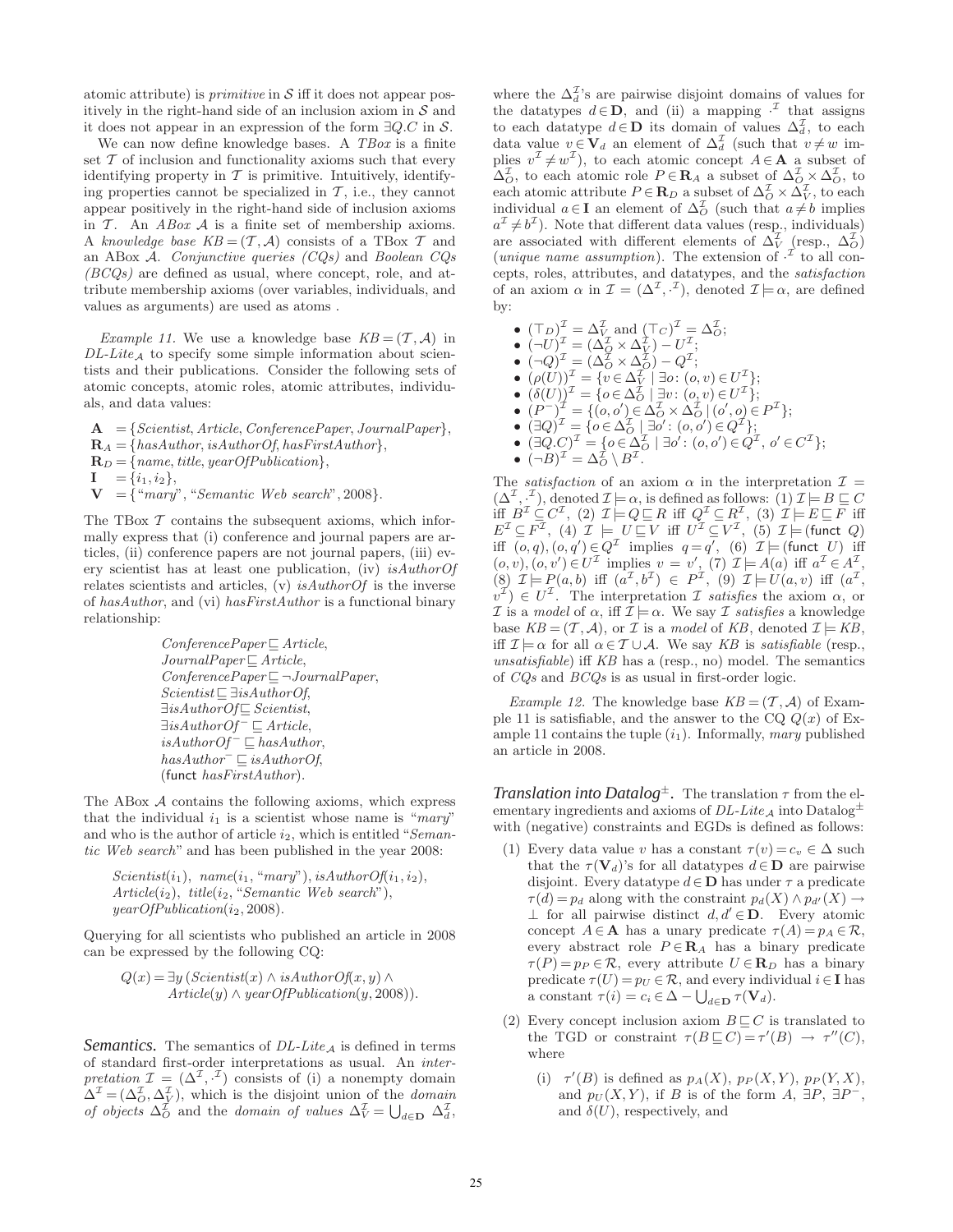$(ii)$  $\tau''(C)$  is defined as  $p_A(X)$ ,  $\exists Z p_P(X, Z)$ ,  $\exists Zp_P(Z, X), \exists Zp_U(X, Z), \neg p_A(X), \neg p_P(X, Y),$  $\neg p_P(Y, X), \neg p_U(X, Y), \exists Z p_P(X, Z) \wedge p_A(Z),$  and  $\exists Zp_P(Z, X) \wedge p_A(Z)$ , if C is of form  $A, \exists P, \exists P^-$ ,  $\delta(U)$ ,  $\neg A$ ,  $\neg \exists P$ ,  $\neg \exists P^-$ ,  $\neg \delta(U)$ ,  $\exists P.A$ , and  $\exists P^- . A$ , respectively.

Note that concept inclusion axioms  $B \subseteq \top_C$  can be safely ignored, and concept inclusion axioms  $B \sqsubseteq \exists Q.C$ can be expressed by the two concept inclusion axioms  $B \sqsubseteq \exists Q.A$  and  $A \sqsubseteq C$ , where A is a fresh atomic concept. Note also that the TGDs with two atoms in their heads abbreviate their equivalent sets of TGDs with singleton atoms in the heads.

- (3) The functionality axioms (funct  $P$ ) and (funct  $P^-$ ) are under  $\tau$  translated to the EGDs  $p_P(X, Y) \wedge$  $p_P(X, Y') \rightarrow Y = Y'$  and  $p_P(X, Y) \wedge p_P(X', Y) \rightarrow$  $X = X'$ , respectively. The functionality axiom (funct U) is under  $\tau$  translated to the EGD  $p_U(X, Y) \wedge$  $p_U(X, Y') \to Y = Y'.$
- (4) Every concept membership axiom  $A(a)$  is under  $\tau$ translated to the database atom  $p_A(c_a)$ . Every role membership axiom  $P(a, b)$  is under  $\tau$  translated to the database atom  $p_P(c_a, c_b)$ . Every attribute membership axiom  $U(a, v)$  is under  $\tau$  translated to the database atom  $p_U(c_a, c_v)$ .
- (5) Every role inclusion axiom  $Q \sqsubseteq R$  is translated to the TGD or constraint  $\tau(Q \sqsubseteq R) = \tau'(Q) \to \tau''(R)$ , where
	- (i)  $\tau'(Q)$  is defined as  $p_P(X, Y)$  and  $p_P(Y, X)$ , if Q is of the form  $P$  and  $P^-$ , respectively, and
	- $(ii)$  $\tau''(R)$  is defined as  $p_P(X, Y)$ ,  $p_P(Y, X)$ ,  $\neg p_P(X, Y)$ , and  $\neg p_P(Y, X)$ , if R is of the form  $P, P^-, \neg P, \text{ and } \neg P^-, \text{ respectively.}$
- (6) Attribute inclusion axioms  $U \sqsubseteq U'$  and  $U \sqsubseteq \neg U'$  are under  $\tau$  translated to the TGD  $p_U(X, Y) \to p_{U'}(X, Y)$ and the constraint  $p_U(X, Y) \to \neg p_{U'}(X, Y)$ , respectively.
- (7) Every datatype inclusion axiom  $\rho(U) \sqsubseteq d$  is under  $\tau$ translated to the TGD  $p_U(Y, X) \to p_d(X)$ . Note that datatype inclusion axioms  $\rho(U) \subseteq \top_D$  can be safely ignored.

Example 13. The concept inclusion axioms of Example 11 are translated to the following TGDs and constraints (where we identify atomic concepts and roles with their predicates):

> $ConferencePaper (X) \rightarrow Article (X),$  $JournalPaper (X) \rightarrow Article (X),$  $ConferencePaper (X) \rightarrow \neg JournalPaper (X),$  $Scientist(X) \rightarrow \exists Z \; isAuthorOf(X, Z),$

The role inclusion and functionality axioms of Example 11 are translated to the following TGDs and EGDs:

 $isAuthorOf(X, Y) \rightarrow Scientific(X),$  $isAuthorOf(Y, X) \rightarrow Article(X),$  $isAuthorOf(Y, X) \rightarrow hasAuthor(X, Y),$  $hasAuthor(Y, X) \rightarrow isAuthorOf(X, Y),$  $hasFirstAuthor(X, Y), has FirstAuthor(X, Y') \rightarrow Y = Y'.$ 

The concept, role, and attribute membership axioms of Example 11 are translated to the following database atoms (where we also identify individuals and values with their constants):

 $Scientist(i_1), name(i_1, "mary"), isAuthorOf(i_1, i_2),$  $Article(i<sub>2</sub>), title(i<sub>2</sub>, "Semantic Web search"),$  $yearOfPublication(i<sub>2</sub>, 2008).$ 

Every knowledge base  $KB$  in  $DL\text{-}Lite_{\mathcal{A}}$  is then translated into a database  $D_{KB}$ , set of TGDs  $\Sigma_{KB}$ , and set of queries  $\mathcal{Q}_{KB}$  as follows: (i)  $D_{KB}$  is the set of all  $\tau(\phi)$  such that  $\phi$ is a membership axiom in KB along with "type declarations"  $p_d(v)$  for all their data values; (ii)  $\Sigma_{KB}$  is the set of all TGDs resulting from  $\tau(\phi)$  such that  $\phi$  is an inclusion axiom in KB; and (iii)  $\mathcal{Q}_{KB}$  is the set of all queries resulting from datatype constraints and from constraints and EGDs  $\tau(\phi)$ such that  $\phi$  is an inclusion or functionality axiom in KB.

The following lemma shows that the TGDs and the EGDs that are generated via  $\tau$  from a  $DL\text{-}Lite_A$  knowledge base are in fact linear TGDs and NC keys, respectively.

**Lemma 26 [10]** Let KB be a knowledge base in  $DL\text{-}Like_A$ , and  $\Sigma_K$  be the set of EGDs encoded in  $\mathcal{Q}_{KB}$ . Then, (a) every TGD in  $\Sigma_{KB}$  is linear, (b) every EGD in  $\Sigma_K$  is a key, and (c)  $\Sigma_K$  is NC with  $\Sigma_{KB}$ .

PROOF. (a) The generated TGDs are clearly linear. (b), (c) Observe first that basic roles and atomic attributes in inclusion axioms and expressions of the form ∃Q.C never interact with role and attribute functionality axioms, since such functionality axioms can be expressed only on primitive basic roles and atomic attributes. Hence, it only remains to consider TGDs that are derived from axioms of the types (i)  $B \sqsubseteq \exists P$  or  $B \sqsubseteq \exists P^-$ , when a functionality axiom (funct P) or (funct  $P^-$ ) is in KB, and (ii)  $B \sqsubseteq \delta(U)$ , when a functionality axiom (funct  $U$ ) is in  $KB$ . W.l.o.g. consider the case (i) and suppose that (funct P) is in KB. The TGDs generated via  $\tau$ then have a head of the form  $\exists Y p_P(X, Y)$  or  $\exists Y p_P(Y, X)$ , and a key of the form  $P(X, Y), P(X, Y) \rightarrow Y = Y'$  (the key consists of the position  $p_P[1]$ . In both cases, the key is clearly non-conflicting with the above TGDs (and also with  $\Box$ all the others in  $\Sigma_{KB}$ ).

The next result shows that BCQs to knowledge bases in  $DL\text{-}Like_{\mathcal{A}}$  can be reduced to BCQs in Datalog  $_{0}^{\pm}$ . This result follows immediately from the above lemma and Theorem 24.

Theorem 27 [10] Let KB be a knowledge base in DL-Lite<sub>A</sub>, and let  $Q$  be a BC $Q$  for KB. Then,  $Q$  is true in KB iff (i)  $D_{KB} \cup \Sigma_{KB} \models Q$ , or (ii)  $D_{KB} \cup \Sigma_{KB} \models Q_c$  for some  $Q_c \in \mathcal{Q}_{KB}$ .

As an immediate consequence, the satisfiability of knowledge bases in  $DL\text{-}Lite_A$  can also be reduced to BCQs in Data $\log_0^{\pm}$ .

Corollary 28 [10] A knowledge base KB in  $DL\text{-}Like_A$  is unsatisfiable iff  $D_{KB} \cup \Sigma_{KB} \models Q_c$  for some  $Q_c \in \mathcal{Q}_{KB}$ .

The following important result shows that  $\text{Database}_{0}^{\pm}$  is strictly more expressive than  $DL\text{-}Lite_{\mathcal{A}}$ .

**Theorem 29** [10]  $Database_{0}^{\pm}$  is strictly more expressive than  $DL\text{-}Lite_{\mathcal{A}}$ .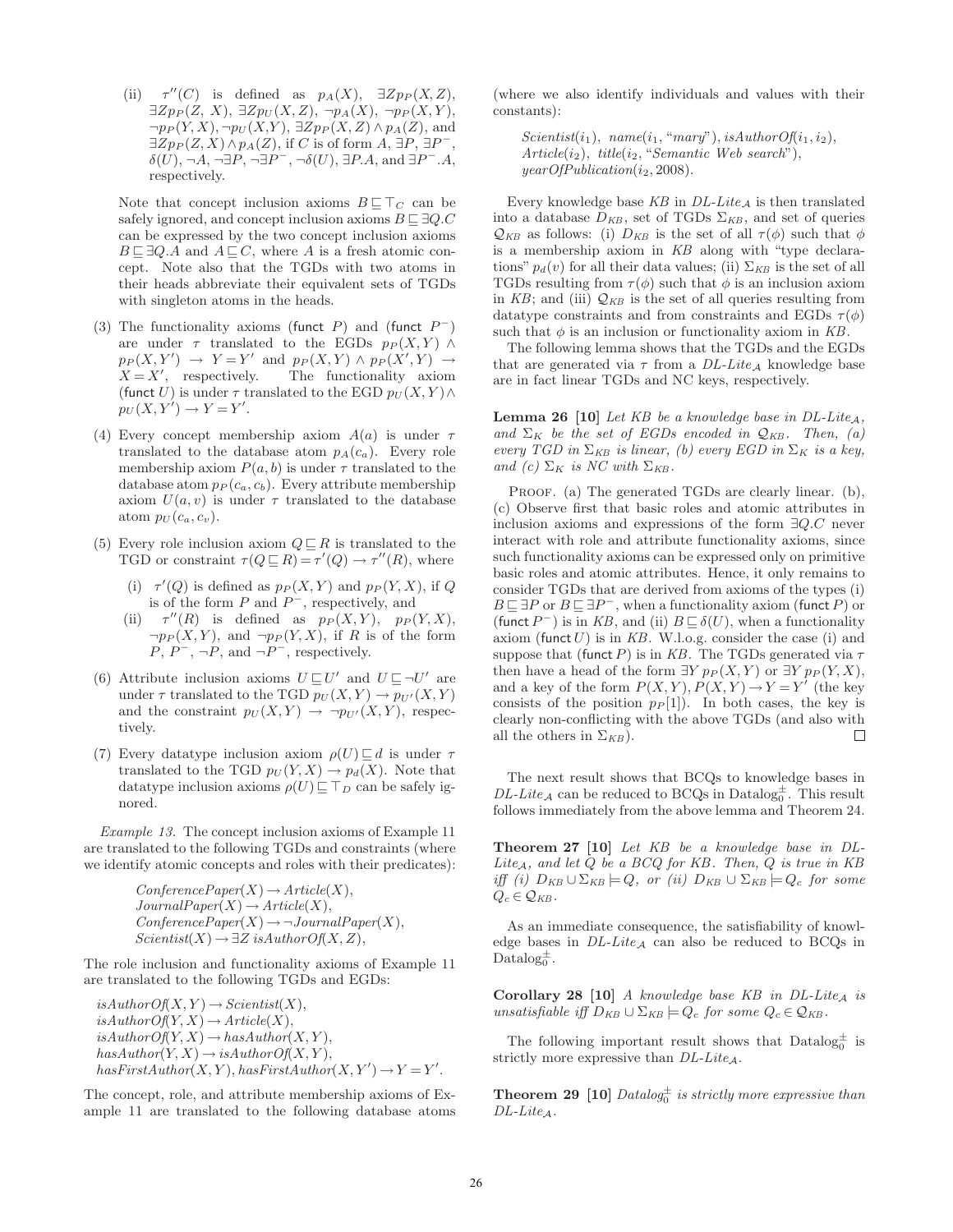PROOF. As shown in [10], the TGD  $p(X) \rightarrow q(X, X)$  can neither be expressed in  $DL\text{-}Like_A$ , since the TGDs of concept and role inclusion axioms can only project away arguments, introduce new nulls as arguments, and change the order of arguments in the predicates for atomic concepts and abstract roles, and the EGDs for functionality axioms can only produce an atom of form  $q(c, c)$  from  $q(n, c)$  and/or  $q(c, n)$ , where *n* is a null, if  $q(c, c)$  was already there before.

### **7.2 F-Logic Lite**

In this section, we briefly present a formalism for objectoriented schemas called F-Logic Lite, and we then show that it is a special case of weakly-guarded  $Datalog^{\pm}$ . We will also show, with a different proof, the same result appearing in [11], i.e., that query answering under F-Logic Lite rules is np-complete.

F-Logic Lite is a smaller but still expressive version of F-logic [30], a well-known formalism introduced for objectoriented deductive databases. We refer the reader to [11] for details about F-Logic Lite. Roughly speaking, with respect to F-Logic, F-Logic Lite excludes negation and default inheritance, and allows only for a limited form of cardinality constraints.

We now show that F-Logic Lite can be expressed by using weakly-guarded  $\text{Database}^{\pm}$  rules and a single EGD. We denote the  $\text{Database}^{\pm}$  that we obtain in this translation with  $\Sigma_{FLL}$ , with  $\Sigma_{FLL} = {\rho_i}_{1 \leq i \leq 12}$ . The rules are shown below.

- (1) type $(O, A, T)$ , data $(O, A, V)$   $\rightarrow$  member(V, T).
- $(2)$  sub $(C_1, C_3)$ , sub $(C_3, C_2)$   $\rightarrow$  sub $(C_1, C_2)$ .
- (3) member $(O, C)$ , sub $(C, C_1) \rightarrow$  member $(O, C_1)$ .
- $(4)$  data $(O, A, V)$ , data $(O, A, W)$ , funct $(A, O) \rightarrow V = W$ . Note that this is the only EGD in this axiomatization.
- (5) mandatory( $A, O$ )  $\rightarrow \exists V$  data( $O, A, V$ ). Note that this is a TGD with an existential variable in the head (variable  $V$ ).
- (6) member(O, C), type(C, A, T)  $\rightarrow$  type(O, A, T).
- (7)  $\mathsf{sub}(C, C_1)$ , type $(C_1, A, T) \rightarrow \mathsf{type}(C, A, T)$ .
- $(8)$  type $(C, A, T_1)$ , sub $(T_1, T) \rightarrow$  type $(C, A, T)$ .
- $(9)$  sub $(C, C_1)$ , mandatory $(A, C_1) \rightarrow$  mandatory $(A, C)$ .
- $(10)$  member $(O, C)$ , mandatory $(A, C)$ .
- $\rightarrow$  mandatory $(A, O)$
- (11)  $\mathsf{sub}(C, C_1)$ , funct $(A, C_1) \rightarrow \mathsf{funct}(A, C)$ .
- (12) member(O, C), funct(A, C)  $\rightarrow$  funct(A, O).

Now, we present a set  $\Sigma'_{FLL}$  of TGDs and EGDs that is equivalent to  $\Sigma_{FLL}$ , but enjoys the desirable property that the single EGD in it is a key dependency. The set of rules  $\Sigma'_{FLL}$  is obtained from  $\Sigma_{FLL}$  by: (1) adding to R the ternary predicate data', thus obtaining  $\mathcal{R}'$ ; (2) replacing  $\rho_4$  with the rule data' $(O, A, V)$ , data' $(O, A, W) \rightarrow$  $V = W$ , that we denote with  $\rho'_4$ ; (3) adding the rule mandatory $(A, O)$ , funct $(A, O) \rightarrow \exists V$  data' $(O, A, V)$ , that we denote with  $\rho_{13}$ . It can be straightforwardly shown that: (1) all TGDs in  $\Sigma'_{FLL}$  are weakly-guarded; (2) the single EGD  $\rho'_4$ in  $\Sigma'_{FLL}$  is a key dependency; (3)  $\rho'_{4}$  is non-conflicting with all the other TGDs in  $\Sigma'_{FLL}$ . Moreover, it is not difficult to prove that, for every query  $Q$  expressed on  $\mathcal{R}'$  but without the predicate data' (i.e., with predicates in  $R$  only), and for every instance D, we have  $D \cup \Sigma_{FLL} \models Q$  iff  $D \cup \Sigma'_{FLL} \models Q$ . By the above considerations, and by Theorem 24, we can restrict our attention solely on the TGDs in  $\Sigma_{FLL}$ .

By a polynomial reduction from the 3-COLORABILITY problem, we can show the following complexity result.

Theorem 30 [11, 9] Query answering under F-Logic Lite rules is np-hard.

F-Logic Lite rules have also some interesting properties, which are formalized as Polynomial Clouds Criterion in  $[9]$ . First, for every instance  $D$ , the number of clouds in  $chase(\Sigma_{FLL}, D)$  that are pairwise non-D-isomorphic is polynomial in the size  $|D|$  of D. Second, for every atom **a**, the set  $cloud(\Sigma_{FLL}, D, \mathbf{a})$  can be computed in time polynomial in |D| from a and  $cloud(\Sigma, D, \mathbf{b})$  (whenever b exists), where b is the predecessor of a in the chase forest. Starting from the above considerations, it is possible to get the following result.

Theorem 31 [11, 9] Conjunctive query answering under F-Logic Lite rules is in np.

From Theorems 30 and 31, we immediately get:

Corollary 32 Conjunctive query answering under F-Logic Lite rules is NP-complete.

### **8. STRATIFIED NEGATION**

In this section, we describe an extension of  $\text{Database}^{\pm}$  with stratified negation. After adding negation to TGD bodies and queries, we define a semantics based on canonical models. Finally, we present a perfect model semantics and we show that it coincides with the previous one. We thus provide a natural stratified negation for query answering over ontologies, which has been an open problem to date, since it is in general based on several strata of infinite models. Note that by the results of Section 7, this also provides a natural stratified negation for the DL-Lite family.

### **8.1 Normal TGDs**

We now define normal TGDs, which are informally TGDs that may also have negated atoms in their bodies. A normal TGD (NTGD) has the form  $\forall$ X $\forall$ Y $\Phi$ (**X,Y**)  $\rightarrow \exists$ **Z** $\Psi$ (**X,Z**), where  $\Phi(\mathbf{X}, \mathbf{Y})$  is a conjunction of atoms and negated atoms over  $\mathcal{R}$ , and  $\Psi(\mathbf{X}, \mathbf{Z})$  is a conjunction of atoms over  $\mathcal{R}$ . It is also abbreviated as  $\Phi(\mathbf{X}, \mathbf{Y}) \to \exists \mathbf{Z} \Psi(\mathbf{X}, \mathbf{Z})$ . As in the case of standard TGDs, we can assume that  $\Psi(\mathbf{X}, \mathbf{Z})$  is a singleton atom. We denote by  $head(\sigma)$  the atom in the head of  $\sigma$ , and by  $body^{+}(\sigma)$  and  $body^{-}(\sigma)$  the sets of all positive and negative atoms (without "¬") in the body of  $\sigma$ , respectively. We say that  $\sigma$  is *quarded* iff it contains a positive atom in its body that contains all universally quantified variables of  $\sigma$ . We say that  $\sigma$  is *linear* iff  $\sigma$  is guarded and has exactly one positive atom in its body.

We extend BCQs by negation as follows. A normal Boolean conjunctive query (NBCQ) Q is an existentially closed conjunction of atoms and negated atoms

$$
\exists \mathbf{X} p_1(\mathbf{X}) \wedge \cdots \wedge p_m(\mathbf{X}) \wedge \neg p_{m+1}(\mathbf{X}) \wedge \cdots \wedge \neg p_{m+n}(\mathbf{X}),
$$

where  $m, n \geq 1$ . We denote by  $Q^+$  and  $Q^-$  the positive resp. negative atoms (without " $\neg$ ") of Q. We say Q is safe iff every variable in a negative atom also occurs in a positive atom.

Example 14. Consider the following set of guarded normal TGDs  $\Sigma$ , expressing that (1) if a driver has a non-valid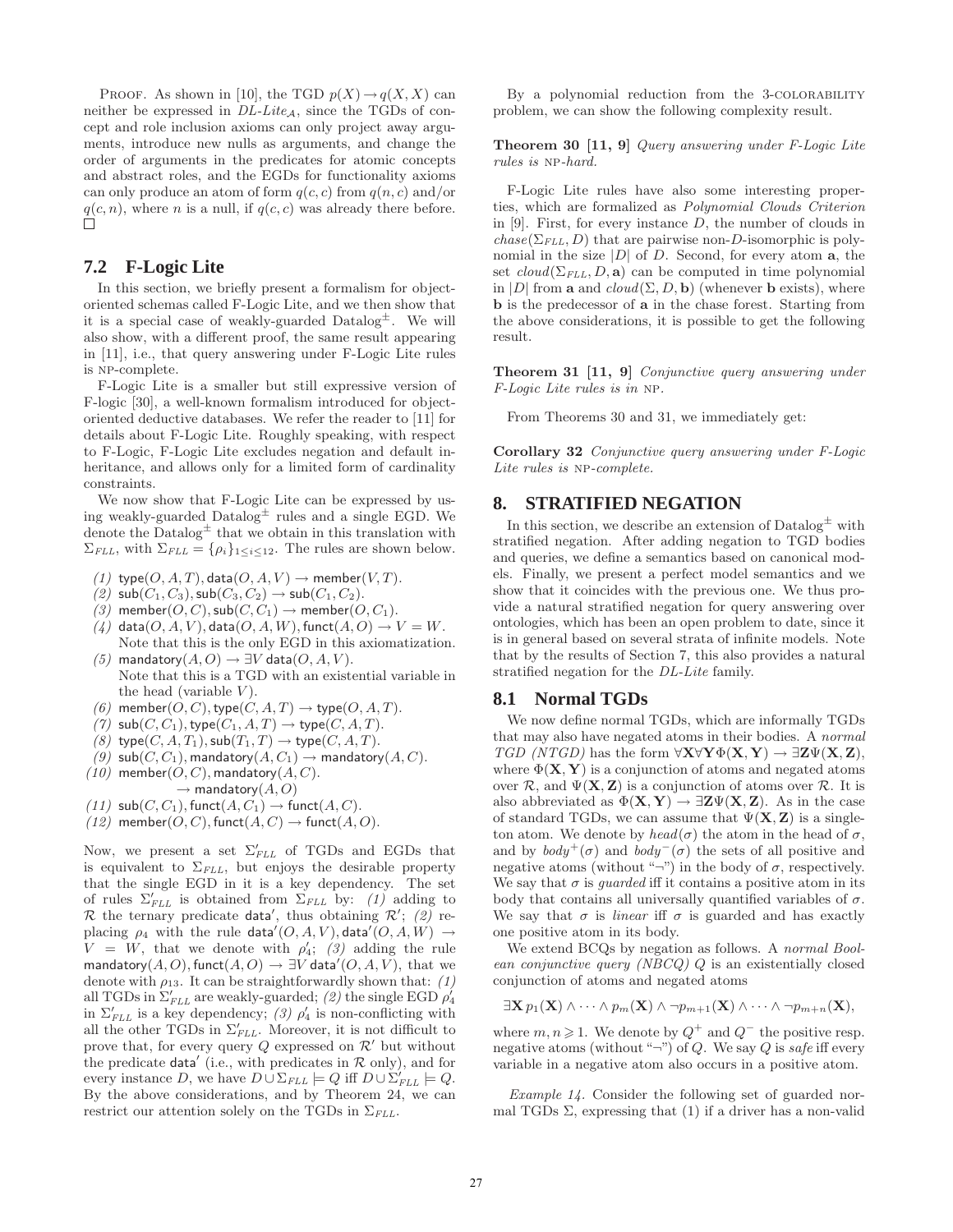license and drives, then he violates a traffic law, and (2) a license that is not suspended is valid:

$$
\sigma: \text{hasLic}(D, L), \text{drives}(D), \neg \text{valid}(L) \rightarrow \exists \text{I} \text{viol}(D, I) ;
$$
  

$$
\sigma': \text{hasLic}(D, L), \neg \text{susp}(L) \rightarrow \text{valid}(L).
$$

Then, asking whether John commits a traffic violation and whether there exist traffic violations without driving can be expressed by the safe BCQs  $Q_1 = \exists X \text{ viol}(john, X)$  and  $Q_2 = \exists D, I$  viol( $D, I$ )  $\land \neg drives(D)$ , respectively.

### **8.2 Canonical Models**

We now define the concept of a stratification of normal TGDs and their canonical model semantics via iterative universal models along a stratification. We then define the semantics of safe NBCQs via such canonical models. We finally show how answering safe NBCQs can be done via an iterative chase procedure, which is tractable in the data complexity.

We define a *stratification* of a set of normal TGDs  $\Sigma$  as a mapping  $\mu: \mathcal{R} \to \{0, 1, \ldots, k\}$  such that for each  $\sigma \in \Sigma$ :

(i)  $\mu(pred(head(\sigma))) \geq \mu(pred(\mathbf{a}))$  for all  $\mathbf{a} \in body^+(\sigma)$ ; (ii)  $\mu(pred(head(\sigma))) > \mu(pred(\mathbf{a}))$  for all  $\mathbf{a} \in body^{-}(\sigma)$ .

We call  $k \geq 0$  the *length* of  $\mu$ . For every  $i \in \{0, ..., k\},$ we then define  $\Sigma_i = \{ \sigma \in \Sigma \mid \mu(pred(head(\sigma))) = i \}$  and  $\Sigma_i^* = \{ \sigma \in \Sigma \mid \mu(pred(head(\sigma))) \leq i \}.$  We say  $\Sigma$  is strat*ified* iff it has a stratification  $\mu$  of some length  $k \geq 0$ . Note that the above notion of stratification generalizes the classical notion of stratification for Datalog with negation but without existentially quantified variables [3].

Example 15. The mapping  $\mu$  where  $\mu(susp) = \mu(has-)$  $Lie$ ) =  $\mu(drives) = 0$ ,  $\mu(vali d) = 1$ , and  $\mu(viol) = 2$  is a stratification of the set of guarded normal TGDs  $\Sigma$  in Example 14.

We next define the notion of indefinite grounding, which extends the standard grounding (where rules are replaced by all their possible instances over constants) towards existentially quantified variables. The set of nulls  $\Delta_N$  is partitioned into infinite sets of nulls  $\Delta_{\sigma,X}$  (which can be seen as Skolem terms by which  $X$  can be replaced), one for every  $TGD$  $\sigma \in \Sigma$  and every existentially quantified variable X in  $\sigma$ . An indefinite instance of an NTGD  $\sigma$  is obtained from  $\sigma$  by replacing every universally quantified variable by an element from  $\Delta \cup \Delta_N$  and every existentially quantified variable X by an element from  $\Delta_{\sigma,X}$ . The *indefinite grounding* of  $\Sigma$ , denoted  $ground(\Sigma)$ , is the set of all its indefinite instances. We denote by  $HB_{\Sigma}$  the set of all atoms built from predicate symbols from  $\Sigma$  and arguments from  $\Delta \cup \Delta_N$ .

We are now ready to define canonical models.

Definition 6. Given a database D under a set of guarded normal TGDs  $\Sigma$ , we define the sets  $S_i$  along a stratification  $\mu: \mathcal{R} \to \{0, 1, \ldots, k\}$  of  $\Sigma$  as follows:

- (i)  $S_0$  is a universal model of D given  $\Sigma_0$ ;
- (ii) if  $i > 0$ , then  $S_i$  is a universal model of  $S_{i-1}$  given  $\Sigma_i^{S_{i-1}}$ , where  $\Sigma_i^{S_{i-1}}$  is obtained from  $ground(\Sigma_i)$  by (i) deleting all  $\sigma$  such that  $body^-(\sigma) \cap S_{i-1} \neq \emptyset$  and (ii) removing the negative body from the remaining  $\sigma$ 's.

Then,  $S_k$  is a *canonical model* of D given  $\Sigma$ .

Example 16. Consider again the guarded normal TGDs  $\Sigma$ of Example 14 and the database  $D = \{susp(l), drives(john,$ c), hasLic(john, l) }. Then,  $\Sigma_0 = \emptyset$ ,  $\Sigma_1 = {\sigma'}$ , and  $\Sigma_2 = {\sigma}$ , and we obtain  $S_0 = S_1 = D$ , and  $S_2$  is homomorphically equivalent to  $D \cup \{viol(john, i)\}\$ , where i is a null.

Canonical models of D given  $\Sigma$  are in fact also models of D given  $\Sigma$ . In general, there are several canonical models, which are all homomorphically equivalent. This shows that all canonical models of D given  $\Sigma$  are universal relative to all canonical models. Note that they are generally not universal relative to *all* models of D given  $\Sigma$ .

We finally define the semantics of safe NBCQs via canonical models. A BCQ  $Q$  evaluates to true in  $D$  given a set of guarded normal TGDs  $\Sigma$ , denoted  $D \cup \Sigma$   $\models_{strat} Q$ , iff there exists a homomorphism that maps Q into a canonical model  $S_k$  of D given  $\Sigma$ . A safe NBCQ Q evaluates to true in D given  $\Sigma$ , denoted  $D \cup \Sigma \models_{strat} Q$ , iff there exists a homomorphism from  $Q^+$  to a canonical model of D given  $\Sigma$ , which cannot be extended to a homomorphism from some  $Q^+ \cup \{a\}$ , where  $a \in Q^-$ , to a canonical model of D given  $\Sigma$ .

Example 17. Consider again the guarded normal TGDs  $\Sigma$ of Example 14 and the database D of Example 16. By the canonical model shown in Example 16, the BCQs  $Q_1$  and Q<sup>2</sup> are answered positively and negatively, respectively.

A canonical model can be determined via iterative chases, where every chase may be infinite. We next show that for answering NBCQs, it is sufficient to consider finite parts of these chases. We first give some preliminary definitions.

Given a set of atoms S, we denote by  $chase^{S}(\Sigma, D)$  a slightly modified oblivious chase where the TGD chase rule is applicable on an NTGD  $\sigma$  iff the homomorphism h maps every atom in  $body<sup>-</sup>(\sigma)$  to an atom not from S, and in that case, the TGD chase rule is applied on the TGD obtained from  $\sigma$  by removing the negative body of  $\sigma$ . Then, we denote by q-chase<sup> $\ell$ ,S</sup> $(\Sigma, D)$  the set of all atoms of depth at most  $\ell$ in the guarded chase forest.

The next result shows that safe NBCQs Q can be evaluated on finite parts of iterative chases, namely, on iterative guarded chase forests of depths depending only on  $Q$  and  $R$ .

**Theorem 33 [10]** Let  $\mathcal{R}$  be a relational schema,  $\Sigma$  be a set of stratified guarded NTGDs over R, D be a database for  $R$ , and  $Q$  be a safe NBCQ over  $R$ . Then, there exists some  $\ell \geqslant 0$ , which depends only on Q and R, such that  $D \cup \Sigma \models_{strat} Q \implies that Q \ can be evaluated on S_k, where$ the sets  $S_i$ ,  $i \in \{0, \ldots, k\}$ , are defined as follows:

(i) 
$$
S_0 = g\text{-}chase^{\ell}(\Sigma_0, D);
$$
 (ii) if  $i > 0$ , then  $S_i = g\text{-}chase^{\ell, S_{i-1}}(\Sigma_i, S_{i-1}).$ 

The following result shows that answering safe NBCQs in guarded  $\text{Database}^{\pm}$  with stratified negation is data tractable.

**Theorem 34 [10]** Let  $\mathcal{R}$  be a relational schema,  $\Sigma$  a set of stratified quarded NTGDs over  $R$ ,  $D$  a database for  $R$ , and Q a safe NBCQ over R. Then, deciding  $D \cup \Sigma \models_{strat} Q$ can be done in polynomial time in the data complexity.

The next result shows that answering safe NBCQs in linear Datalog $\pm$  with stratified negation is FO-rewritable.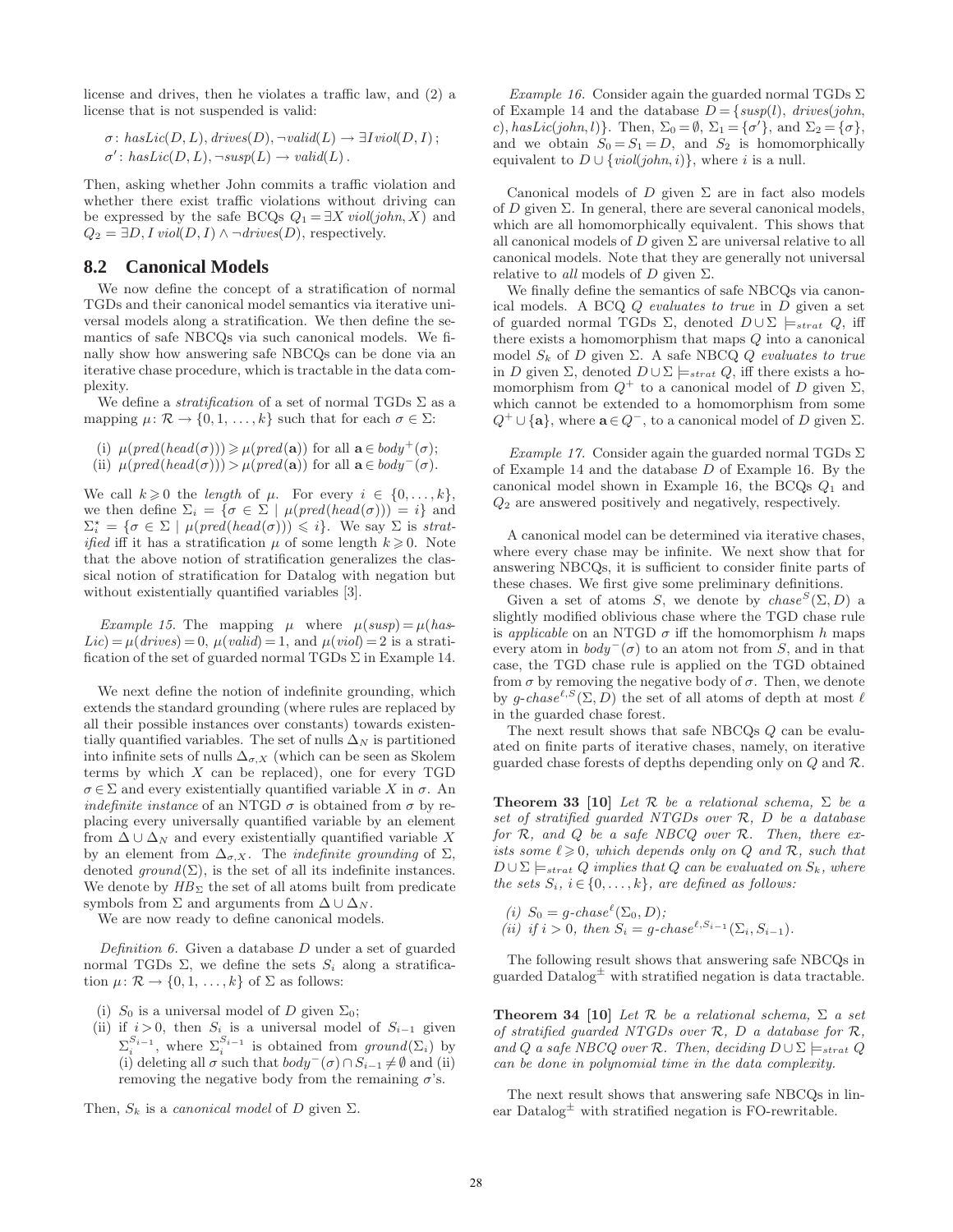**Theorem 35 [10]** Let  $\mathcal{R}$  be a relational schema,  $\Sigma$  be a set of stratified linear NTGDs over  $R$ ,  $D$  be a database for  $R$ , and  $Q$  be a safe NBCQ over  $R$ . Then,  $Q$  is FO-rewritable.

# **8.3 Perfect Models**

We now introduce the perfect model semantics of guarded Datalog $\pm$  with stratified negation, and show that it coincides with the canonical model semantics, which gives evidence that the semantics is quite natural.

We first define the strict and reflexive relations  $\prec$  and  $\preccurlyeq$  as follows. Given a database  $D$  under a set of guarded normal TGDs  $\Sigma$ , the relations  $\prec$  and  $\preccurlyeq$  on the set of all indefinite atoms are the smallest relations that satisfy (i) to (iv):

- (i)  $\mu(head(\sigma)) \preccurlyeq \mu(\mathbf{a})$  for every  $\sigma \in ground(\Sigma)$  and every  $\mathbf{a} \in \text{body}^+(\sigma)$ ,
- (ii)  $\mu(head(\sigma)) \prec \mu(\mathbf{a})$  for every  $\sigma \in ground(\Sigma)$  and every  $\mathbf{a} \in \text{body}^{-}(\sigma),$
- (iii)  $\prec$  and  $\preccurlyeq$  are transitively closed, and
- (iv)  $\prec$  is a subset of  $\preccurlyeq$ .

We are now ready to define perfect models.

Definition  $\gamma$ . Let  $D$  be a database under a set of guarded normal TGDs  $\Sigma$ . For sets  $M, N \subseteq HB_{\Sigma}$ , we say M is preferable to N, denoted  $M \leq N$ , iff some homomorphism h exists such that for every  $a \in h(M) - N$ , there exists some  $b \in N - h(M)$  such that  $a \prec b$ . We say M is a perfect model of D given  $\Sigma$  iff  $M \leq N$  for all models N of D given  $\Sigma$ .

It is possible to show [10] that the perfect model semantics coincides with the canonical model semantics. Since the notion of perfect model is independent of a concrete stratification, this also implies the important result that the canonical model semantics is independent of a concrete stratification.

# **9. CONCLUSION**

In this paper, we have surveyed recent results about Datalog<sup> $\pm$ </sup>, a family of expressive extensions of Datalog that allow for a general and natural formalization of ontologies. We have presented the different languages in the  $\text{Database}^{\pm}$ family along with tight complexity bounds for all cases. We have then shown that the  $\text{Database}^{\pm}$  family is capable of expressing the most common tractable ontology languages that are currently adopted in the Semantic Web and databases, namely, the DL-Lite family of DLs and F-Logic Lite. We have finally shown how stratified negation can be added to Datalog<sup> $\pm$ </sup> while keeping ontology querying tractable in the data complexity.

Datalog $\pm$  is a natural and very general framework that closes the gap between query answering in databases, on the one hand, and ontology querying in DLs and the Semantic Web, on the other hand. It is an exciting family of languages for ontology querying, which are important in their own right and well worth being studied more deeply.  $Datalog<sup>±</sup>$  allows to naturally satisfy the emerging need of incorporating ontologies in the database area. Furthermore, it paves the way for applying standard database technology in the areas of DLs and the Semantic Web, as it has been shown in this paper for stratified negation, but which is also highly interesting for areas such as data integration and exchange [23]. In particular, such a transfer of database technology may help to satisfy the current need of DLs and the Semantic Web for scalable and efficient techniques.

In future research, we aim especially at making  $\text{Database}^{\pm}$ even more powerful, without destroying its nice computational properties, so to also allow for embedding further, more expressive ontology languages, especially further tractable ontology languages, such as e.g. Horn- $\mathcal{SHIQ}$  [28], but also those involving disjunctive knowledge. Furthermore, we work on generalizations of the class of nonconflicting keys, which does not interact with TGDs. We also intend to find a syntactic criterion to restrict the class of weakly guarded TGDs and to lower its complexity. A semantic criterion is found in [9], which ensures that there are polynomially many clouds relative to the size of the database. Finally, we plan to investigate relevant first-order fragments, and get for them precise time bounds for Courcelle's theorem.

# **10. ACKNOWLEDGMENTS**

The work of Andrea Calì and Georg Gottlob was supported by the EPSRC grant Number EP/E010865/1 "Schema Mappings and Automated Services for Data Integration". Georg Gottlob, whose work was partially carried out at the Oxford-Man Institute of Quantitative Finance, gratefully acknowledges support from the Royal Society as the holder of a Royal Society-Wolfson Research Merit Award. Thomas Lukasiewicz's work was supported by the German Research Foundation (DFG) under the Heisenberg Programme.

### **11. REFERENCES**

- [1] S. Abiteboul, R. Hull, and V. Vianu. Foundations of Databases. Addison-Wesley, 1995.
- [2] H. Andréka, I. Németi, and J. van Benthem. Modal languages and bounded fragments of predicate logic. J. Philos. Logic, 27(3):217–274, 1998.
- [3] K. Apt, H. Blair, and A. Walker. Towards a theory of declarative knowledge. In J. Minker, editor, Foundations of Deductive Databases and Logic Programming, pages 89–148. Morgan Kaufmann, 1988.
- [4] C. Beeri, R. Fagin, D. Maier, A. O. Mendelzon, J. D. Ullman, and M. Yannakakis. Properties of acyclic database schemes. In Proc. of STOC 1981, pages 355–362. ACM Press, 1981.
- [5] C. Beeri and M. Y. Vardi. The implication problem for data dependencies. In Proc. of ICALP 1981, volume 115 of LNCS, pages 73–85. Springer, 1981.
- [6] C. Beeri and M. Y. Vardi. A proof procedure for data dependencies. J. ACM, 31(4):718–741, 1984.
- [7] T. Berners-Lee, J. Hendler, and O. Lassila. The Semantic Web. Scientific American, 284:34–43, 2001.
- [8] D. Brickley and R. V. Guha. RDF vocabulary description language 1.0: RDF Schema, 2004. W3C Recommendation.
- [9] A. Calì, G. Gottlob, and M. Kifer. Taming the infinite chase: Query answering under expressive relational constraints. Unpublished technical report, 2008. Available from the authors or at http://benner. dbai.tuwien.ac.at/staff/gottlob/CGK.pdf. This is the full and revised version of a preliminary short version which has appeared in Proc. of KR 2008, pages 70–80. AAAI Press, 2008.
- [10] A. Calì, G. Gottlob, and T. Lukasiewicz. A general Datalog-based framework for tractable query